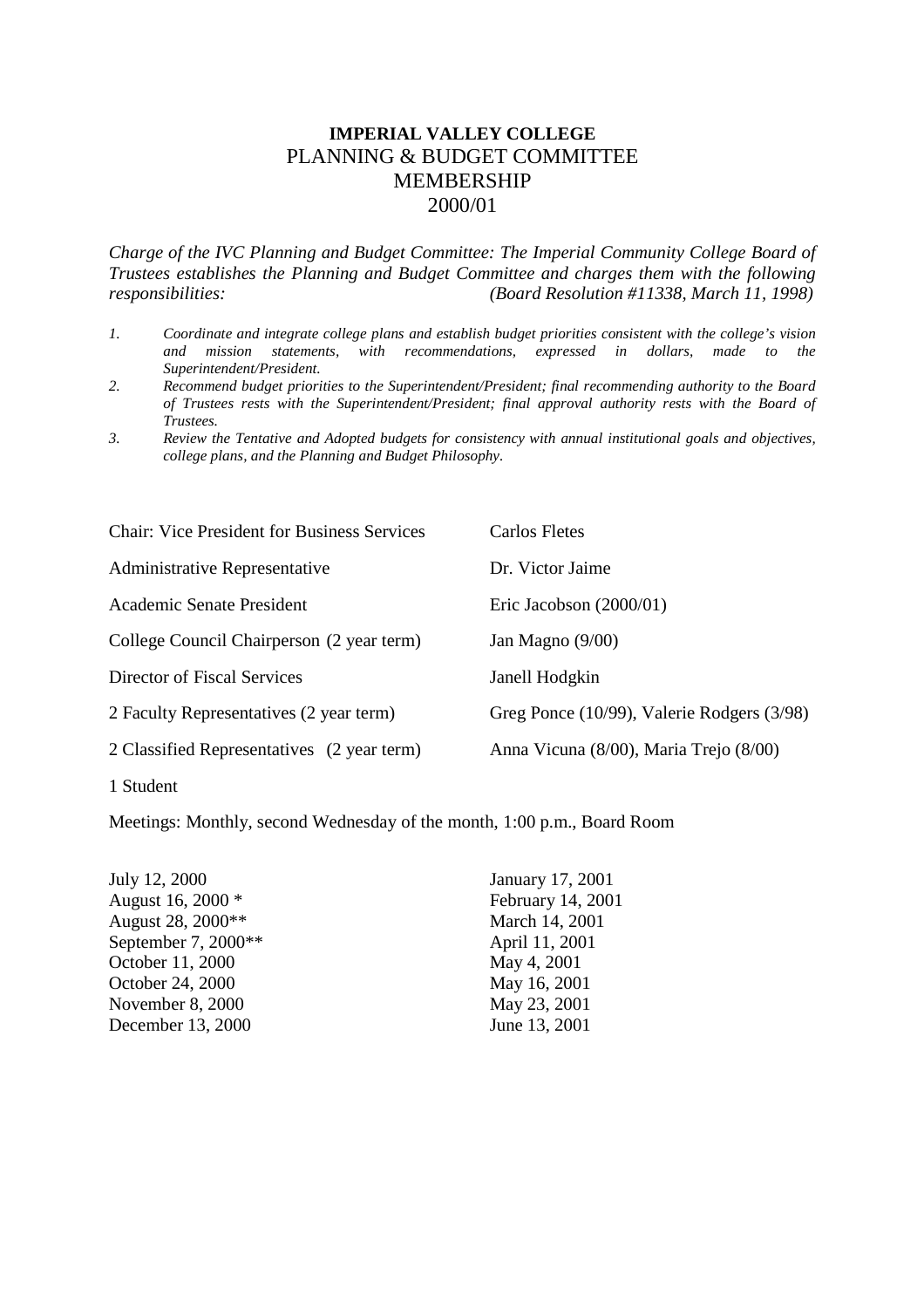# **MINUTES** June 13, 2001

Victor Jaime Jan Magno Maria Trejo Anna Vicuna

PRESENT: ABSENT: VISITORS: Carlos Fletes Greg Ponce Eileen Ford Janell Hodgkin Valerie Rodgers John Hunt Eric Jacobson Michael Lopez, ASG Gonzalo Huerta

Carlos Fletes called the regular monthly meeting of the Planning and Budget Committee to order at 1:00 p.m. on Wednesday, June 13, 2001 in the Board Room.

# Approval of Minutes *M/S/C Jaime/Hodgkin to approve the minutes of the May 23, 2001 meeting.*

# 2001-02 Tentative Budget

The committee reviewed a summary of the tentative budget, including budget highlights and assumptions. Carlos Fletes reported that the budget is in good shape due to the 3.87% COLA, however cuts are still possible in the State budget which is expected to be adopted in July or August. The budget is balanced with no projected deficit. The tentative budget will be presented to the board for approval this evening.

The committee asked about the pooling of postage and reprographics charges; Janell Hodgkin indicated that these charges will be pooled in the final budget. There was not time to make the changes in the tentative budget.

# Budget Impact Statement

Chairman Fletes asked for clarification of the committee's intent regarding the fiscal impact statements because he did not attend the last meeting. It was determined that fiscal impact statements are to be included for all board actions that involve new expenditures.

Meeting adjourned at 1:25 p.m.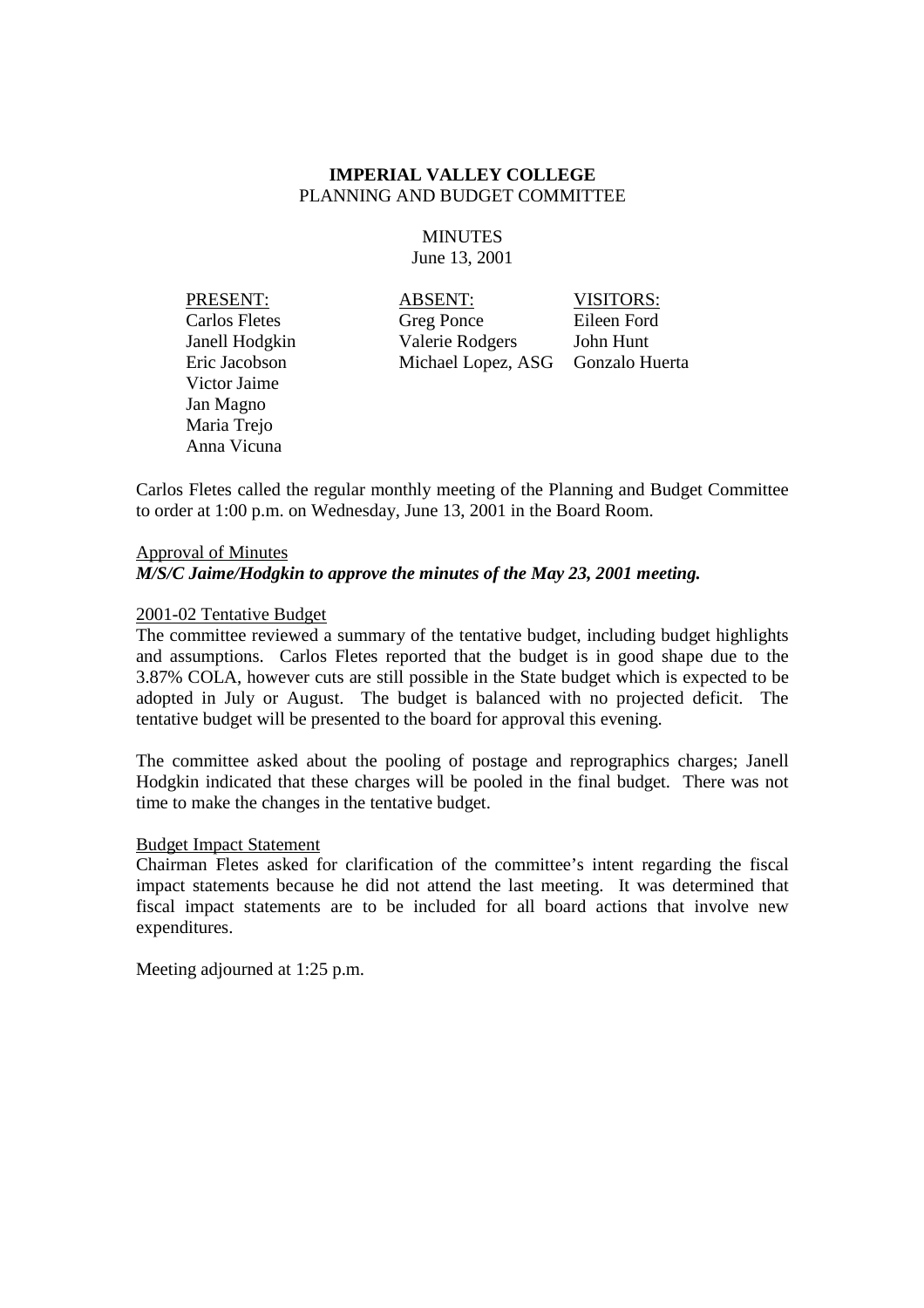### **MINUTES** May 23, 2001

PRESENT: ABSENT: VISITORS: Janell Hodgkin Carlos Fletes John Hunt Eric Jacobson Maria Trejo Victor Jaime Anna Vicuna Jan Magno Greg Ponce Valerie Rodgers Michael Lopez, ASG

Janell Hodgkin called the special meeting of the Planning and Budget Committee to order at 1:00 p.m. on Wednesday, May 23, 2001 in the Board Room.

# Approval of Minutes

*M/S/C Magno/Jaime to approve the minutes of the May 16, 2001 meeting.*

#### 2001-02 Budget

The committee reviewed an updated report showing a suggested reduction in the 2001-02 proposed budget. Requests for budget increases in the 4000 and 5000 codes (over 1999/2000 actual expenditures) were reduced by 25%, for a total reduction of \$81,958. Eric Jacobson commended Janell Hodgkin for her work on the budget.

Janell Hodgkin reported that the Business Office is looking at charging copy print to one account, although some categorical programs may want to be billed directly. The committee suggested also pooling postage because it is an uncontrollable, general administrative service.

# *M/S/C Jacobson/Rodgers to adopt the suggested reduction to the 2001-02 budget. It was further resolved that postage and copy print charges be pooled.*

# Proposed Policy for New Hires

The committee reviewed the *Proposed Policy for New Hires.* It was the consensus of the committee that there is no need to change the existing policy. Requests for new classified positions should continue to go first to cabinet. If a position is approved, then a request for funding would be considered by Planning & Budget, and a recommendation made to the President and Board of Trustees. The committee agreed it wanted to be careful in approving any requests outside the approved budget. The committee recommended that the request for funding of a Library position be referred back to the area vice president for presentation to cabinet.

# Budget Impact Statement

The committee discussed a mechanism for making the board aware that its actions impact the budget. *M/S/C Ponce/Magno to recommend that all agenda items include a fiscal*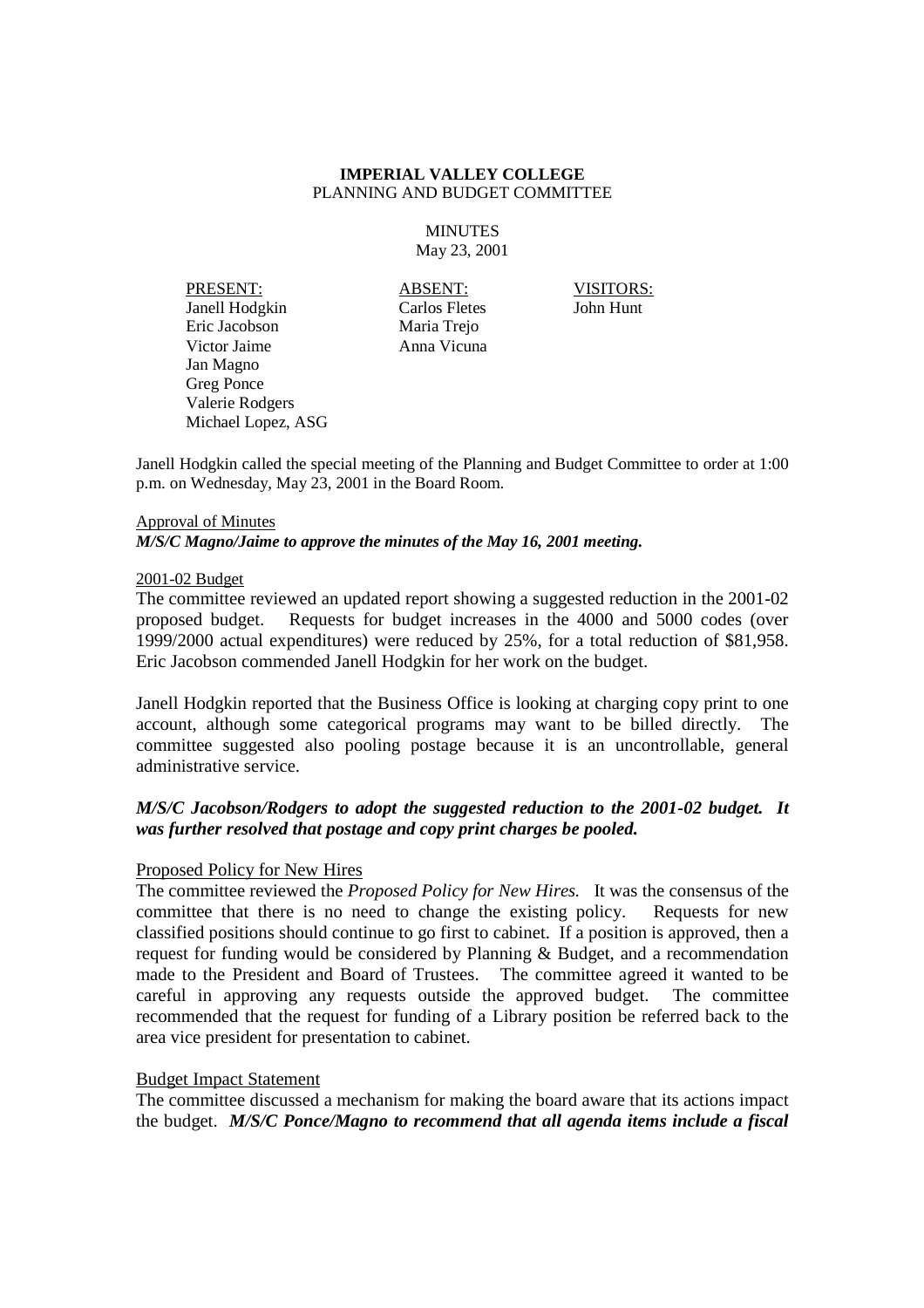*impact statement*. Greg Ponce asked for a report showing a history of board approved expenditures.

It was agreed that the District should try to build up a surplus that could be used for negotiations, new buildings or other purposes. Any funds contingency funds leftover at the end of the year could be transferred to the surplus reserve. Expenditures from the contingency fund could be tracked instead of being shown as a budget increase for the cost center involved. *M/S/C Rodgers/Jaime to recommend that an emergency reserve fund (for requests outside the adopted budget) and a surplus reserve fund be established. It was further resolved that the amounts of the reserve funds would be set by the Vice President for Business Services.*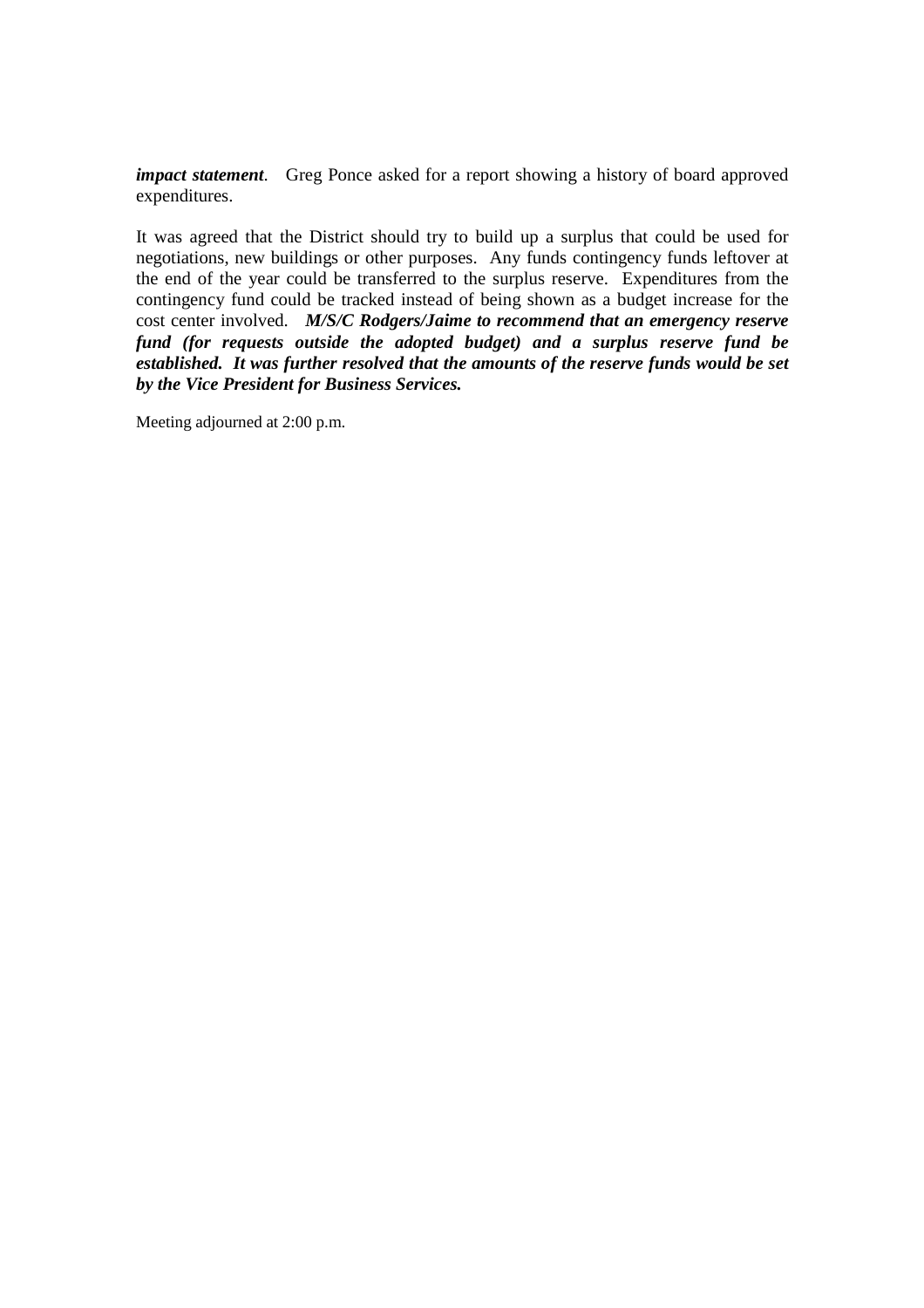### **MINUTES** May 16, 2001

Carlos Fletes, Chair Victor Jaime Eric Jacobson Gonzalo Huerta Jan Magno Greg Ponce Valerie Rodgers Maria Trejo Anna Vicuna

**PRESENT:** ABSENT: VISITORS: Carlos Fletes, Chair Victor Jaime Eileen Ford Janell Hodgkin Student Representative Becky Green

Chairman Carlos Fletes called the special meeting of the Planning and Budget Committee to order at 1:00 p.m. on Friday, May 4, 2001 in the Board Room.

# Approval of Minutes

*M/S/C Hodgkin/Trejo to approve the minutes of the May 4, 2001 meeting.*

#### 2001-02 Budget

The committee reviewed an analysis of the 2001-02 budget, which includes information from three previous years, and actual expenditures through May 8, 2001. Chairman Fletes informed the committee that the State has included funds for increased energy costs in the May revise. These funds will be for 2000-01 and 2001-02. The ending fund balance will not be known until June 30 actual expenditures are posted. All indications are that the 2000-01 budget will not end up in the red.

The committee asked whether Calexico Extended campus is generating enough FTES to break even; Chairman Fletes stated that FTES is projected at 90 (approximately \$288,000) and the current budget is \$97,000. It is unknown whether FTES is additional or students who would have attended main campus anyway.

Jan Magno asked why the lease costs for the Financial Aid copier has increased from \$3,500 to \$8,000; the machine is not new. She has been unable to get an answer from the Purchasing Department. Janell Hodgkin will investigate and report back on copier costs.

Eric Jacobson asked for a detail of the salaries for the Behavioral/Social Science Division because total salaries for the division have decreased even though additional instructors have been hired.

Greg Ponce suggested that the vice presidents should have the responsibility for balancing the budget. The vice presidents could work with division chairs to come to a better resolution than the committee could make. A report of the cost centers asking for increased budgets will be produced for review by the committee and the vice presidents.

The committee discussed trying to balance the budget and to plan on developing a surplus. It was agreed that the mindset on campus needs to be changed so that departments get away from trying to spend every dollar. Jan Magno suggested that the Board make a statement that any funds that are saved be used in a fiscally conservative manner.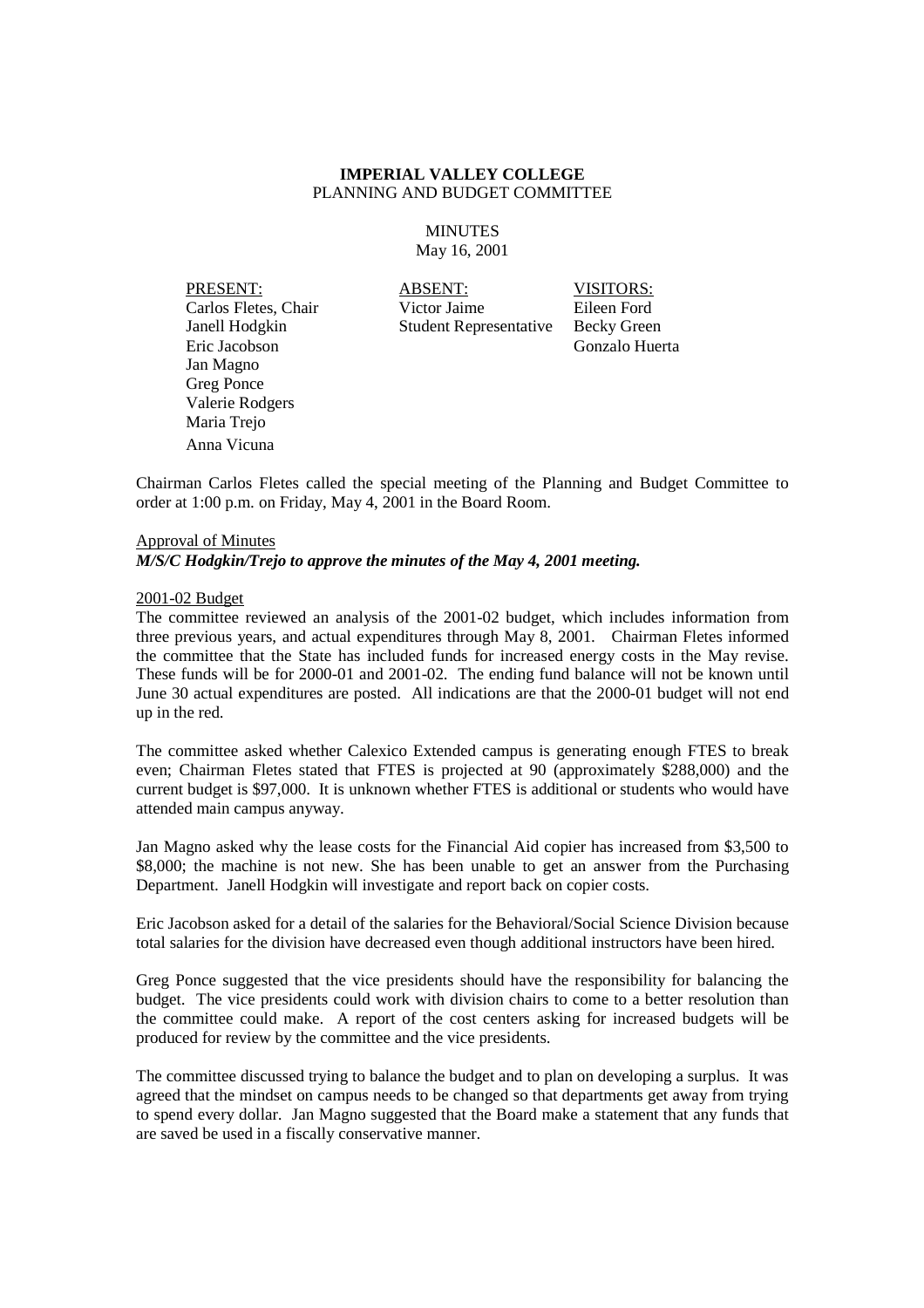Carlos Fletes asked for feedback from the committee on the budget. Another meeting will be necessary before the final document can be printed.

#### State Budget Update

An update on the State budget was distributed; changes included in the May revise include a .04 reduction to COLA (now 3.87%) and \$4 million for increased energy costs over two years (2000- 01 and 2001-02).

## Role of Committee

Eric Jacobson informed the committee that the President is looking at consolidating various committees, including the Planning & Budget committee. The Planning & Budget committee is listed as an ad hoc committee. It was the consensus of the committee that Planning & Budget is not an ad hoc committee, and that any changes to the committee would require Board approval. *M/S/C Magno/Jacobson to communicate to the President that Planning & Budget is a standalone committee.*

The committee discussed the need to emphasize planning in the budget process and that the Master Plan should be driving the budget. It was also noted that the committee should not be dealing with individual requests for funding. The committee asked the chair/Vice President for Business Services to feel free to make his own opinions known and to make recommendations separate from those of the committee if he feels it to be necessary.

Next Meeting It was agreed to meet on Wednesday, May 23 at 1:00 p.m.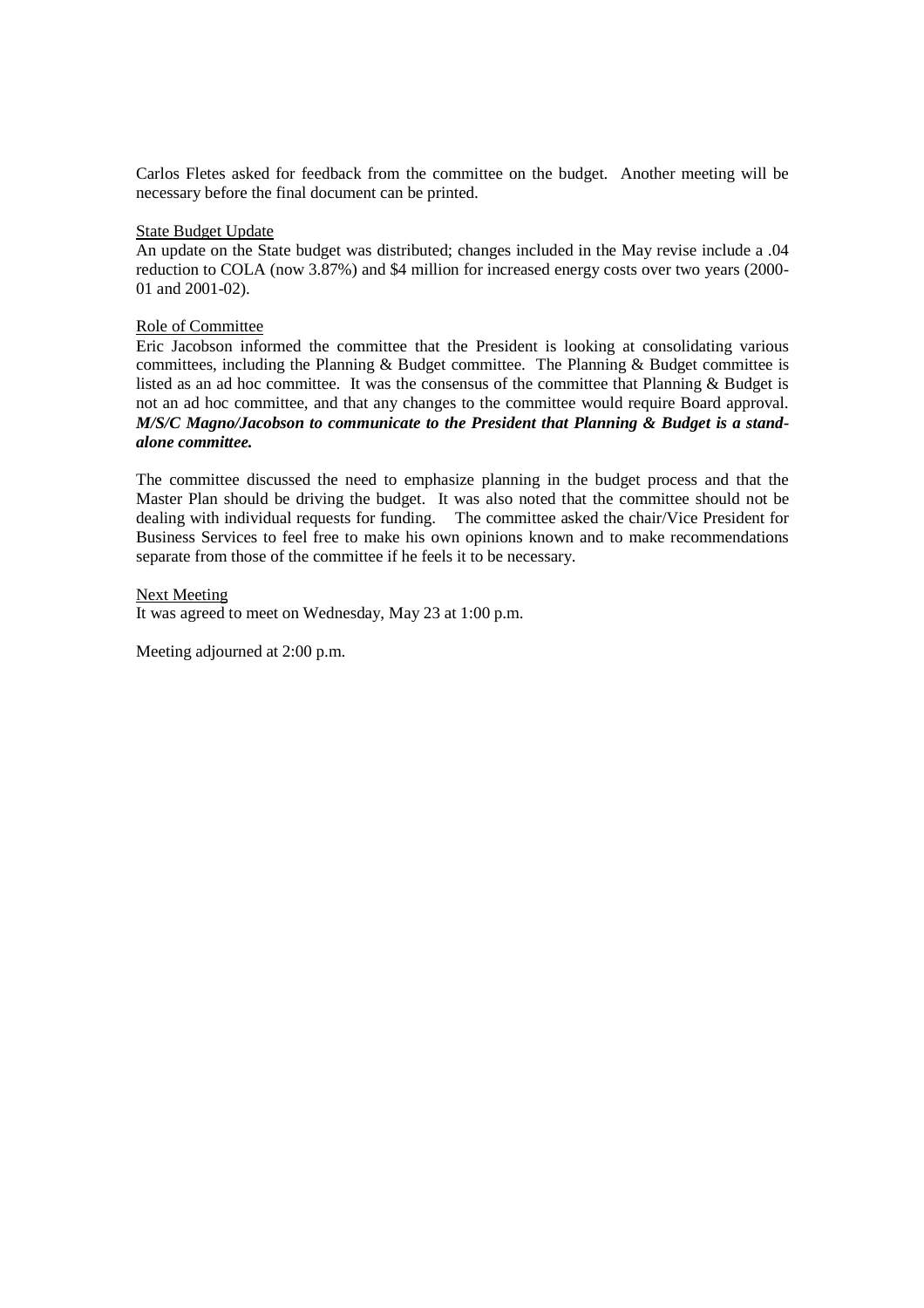#### **MINUTES** May 4, 2001

PRESENT: ABSENT: VISITORS: Carlos Fletes, Chair Janell Hodgkin Dawn Chun Eric Jacobson Victor Jaime Eileen Ford Jan Magno Gonzalo Huerta Greg Ponce James Patterson Valerie Rodgers Maria Trejo Anna Vicuna Michael Lopez, ASG

Chairman Carlos Fletes called the special meeting of the Planning and Budget Committee to order at 1:00 p.m. on Friday, May 4, 2001 in the Board Room.

# Approval of Minutes *M/S/C Ponce/Vicuna to approve the minutes of the April 11, 2001 meeting as presented.*

#### Comparative Analysis of 2000/01 Budget

An analysis of the 4000 and 5000 accounts in the 2000/01 budget showed \$234,897.14 unspent as of April 30, 2001; however, rent, utilities, and ongoing expenses such as travel will mostly deplete the balance. There is still a possibility that there may be funds left over if departments do not spend their full allocations in other budget categories.

#### State Budget Update

A budget update by the Community College League of California was reviewed by Chairman Fletes; the governor's proposed budget includes 3% growth, 3.91% COLA and \$62 million for part time faculty compensation. Proposed "Tier One" funding will include funds for increased energy costs, COLA for PFE and 3.5% growth.

#### Initial Review of 2001-02 Budget

Carlos Fletes reported that based on current revenue, the tentative budget includes \$80,000 more expense than revenue (not including the \$600,000+ COLA). Chairman Fletes asked the committee to review the budget before the next meeting. The committee suggested that a summary of the budget would be helpful. The Business Office will supply a summary of the overtime and extra, consultant, travel, 4000, and 5000 accounts. The committee discussed how the C&I priority list for hiring will fit into the budget process and the impact of the 75/25 rule. It was the consensus of the committee that the list of priorities is contingent upon the available of funds, and that it applies to both District and PFE funds.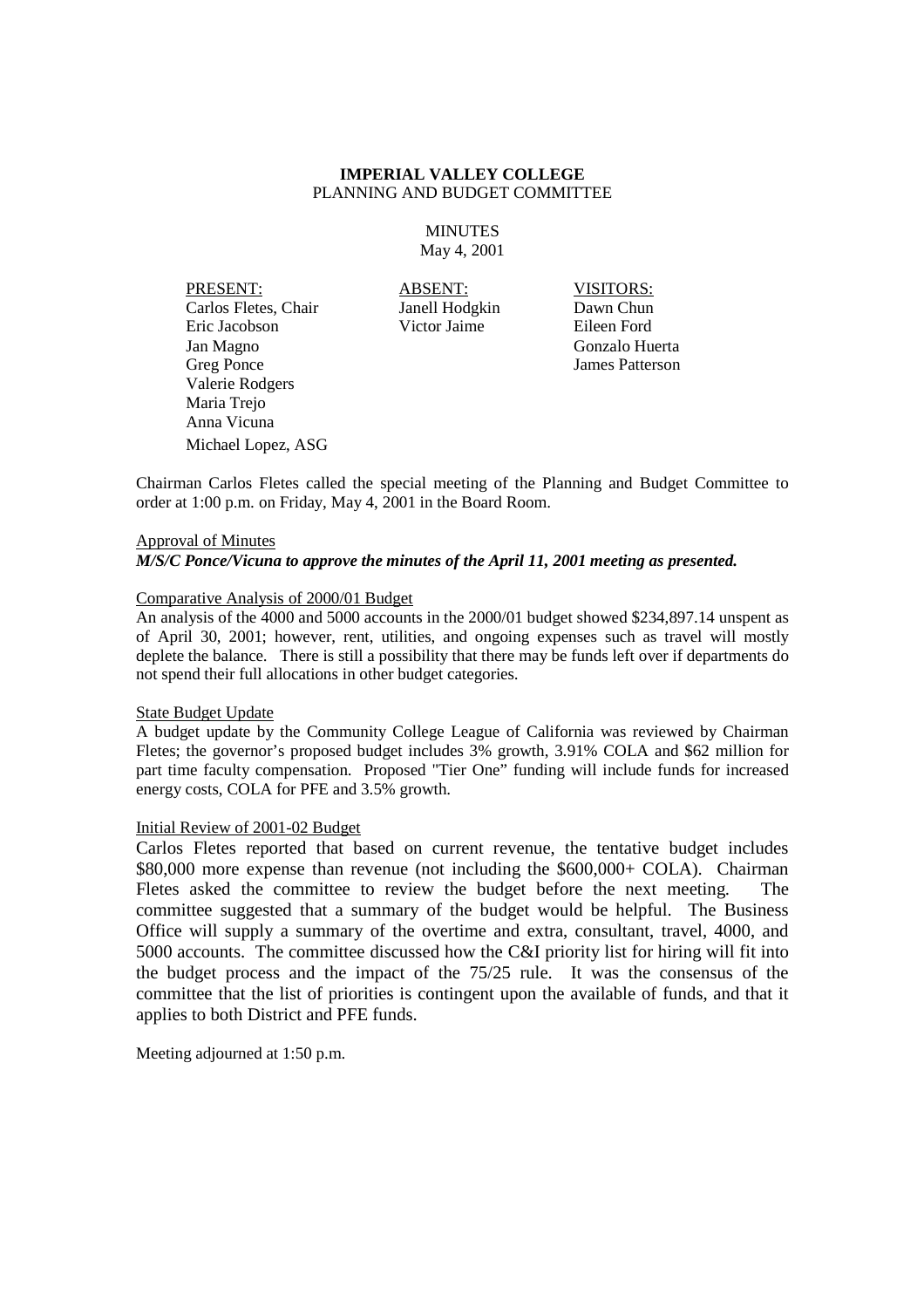**MINUTES** April 11, 2001

PRESENT: ABSENT: VISITORS: Carlos Fletes, Chair Jan Magno Mary Kay Borchard Janell Hodgkin Eileen Ford Eric Jacobson Gonzalo Huerta Victor Jaime John Hunt Greg Ponce Gary Rodgers Valerie Rodgers Maria Trejo Anna Vicuna Michael Lopez, ASG

Chairman Carlos Fletes called the monthly meeting of the Planning and Budget Committee to order at 1:00 p.m. on Wednesday, April 11, 2001 in the Board Room.

#### Approval of Minutes

#### *M/S/C Vicuna/Trejo to approve the minutes of the March 14, 2001 meeting as presented.*

#### 2000-01 Actual Expenditures

Carlos Fletes reminded the committee of the April 12 cut-off for requisitions, and stated that an analysis of 2000-01 expenditures will be presented at the May meeting. Last year, there were \$1.6 million in payables carried over. According to the accreditation team, this is too much of a liability for a budget our size. Other community colleges use an April 15 cut off for purchases. The last few months of the fiscal year will be used to make sure all orders are received and bills are paid. Budget transfers from travel accounts into supply accounts are not permitted, as per travel policy. The 10% rule for budget transfers between categories is also being enforced.

### Report on District Funded Positions

Forms for requesting new district-funded positions were presented by the sub-committee. *M/S/C Jaime/Rodgers to approve the forms in concept in anticipation of the development of a process for requesting new district-funded positions for 2001-02.*

# Lottery Funds

A year-to-date summary of lottery accounts was presented to the committee. Carlos Fletes reported that the \$86,071.63 left in *Operations-Electricity* will not be enough. Due to Proposition 20, excess lottery money cannot be spent on anything other than instructional supplies. Unspent Prop 20 money will be carried over. The committee discussed how lottery funds are allocated; it was the consensus of the committee that a process should be developed. It was agreed to discuss an allocation process at the May meeting.

#### Report on Reserves

A report of activity from the contingency fund was presented. Equipment for Information Systems and the water treatment plant was purchased for emergency repairs, additional money was needed for the energy management contract due to an oversight when the budget was developed, and the President's travel budget was increased. The committee discussed the travel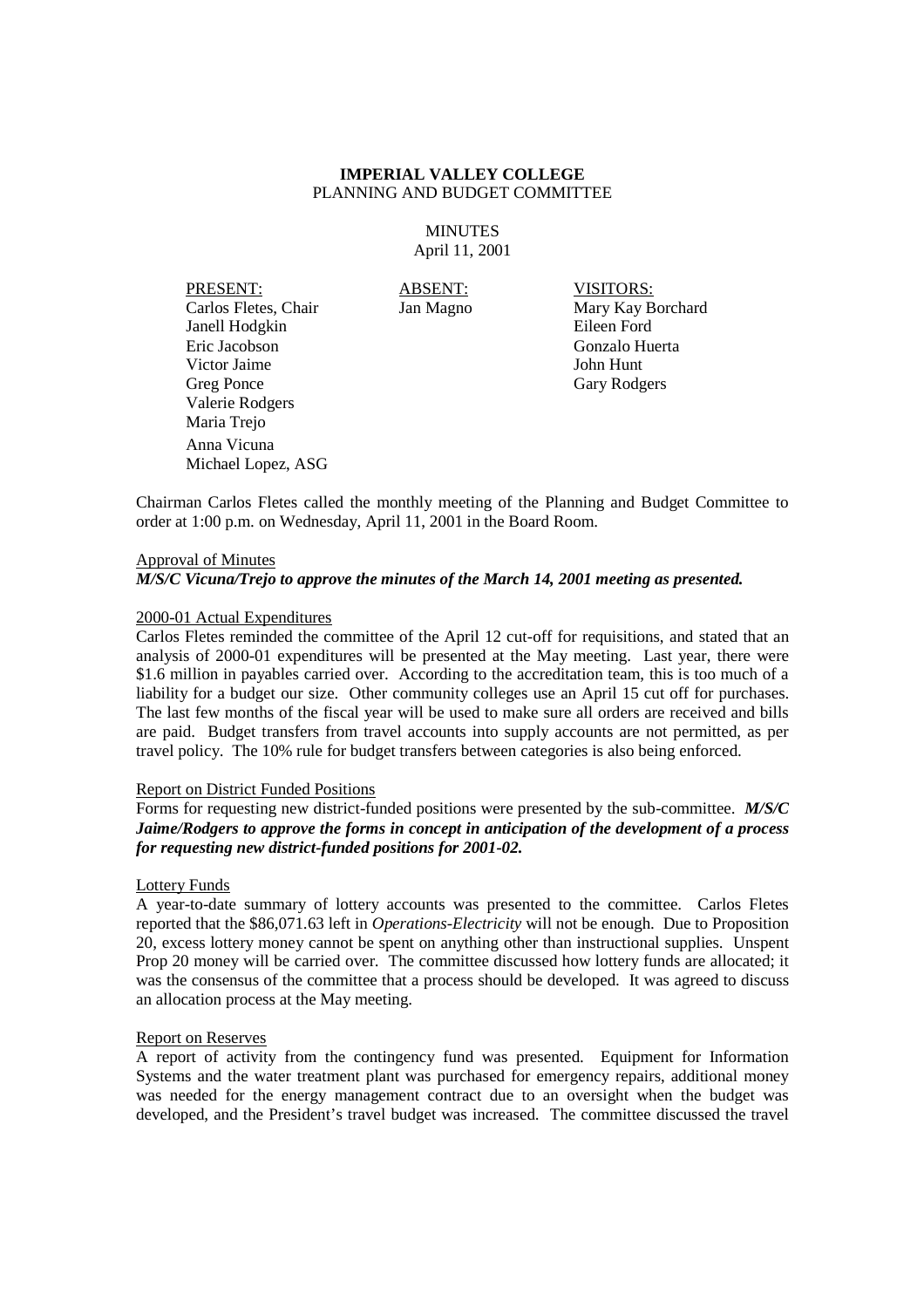allocations and agreed that the formula is very generic and needs vary greatly according to division. It was the consensus of the committee to revisit the travel policy.

#### Budget for Institutional Researcher

A request for the Institutional Researcher for travel and training expenses was presented. The salary of the researcher was allocated from PFE funds, but no money was allocated for an operating budget. It was the consensus of the committee that only the salary was eligible for PFE funding, and operating expenses should be part of the district budget. *M/S/C Rodgers/Jaime that a regular operating budget be developed for the Institutional Research Analyst from the General Fund.*

#### Increased Energy Costs

Carlos Fletes reported that natural gas costs have increased from .22 to \$1.09 per therm, and the projected deficit for the year is \$15,386. The electricity budget will also be short; there is currently \$91,547.75 left and last year the bill for June alone was \$70,000. Chairman Fletes is doing an analysis of the energy bills and will be consulting with the IID and Southern California Gas.

#### Salary Increases

The committee discussed whether it should be involved in making money available for raises. It was the consensus of the committee that its role it to plan for the efficient use of resources, which is different from allocating money for salaries. If there are unused funds, the money can be used for various purposes, including salary increases. Chairman Fletes emphasized that there is only so much money to go around, FTES is declining and the District has been deficit spending. The District has to make up ground, and the only additional money is COLA.

The Business Office is going to analyze actual expenditures to show how far off actual expenditures are from the budgeted amounts. When departments overbudget, that money is tied up. This year, approximately \$250,000 more was requested and budgeted than was actually spent. The report will be presented at the next meeting.

Chairman Fletes stated that it is the charge of the committee to ensure that the budget is a true picture. The committee agreed that it is not its function to make budget cuts for raises.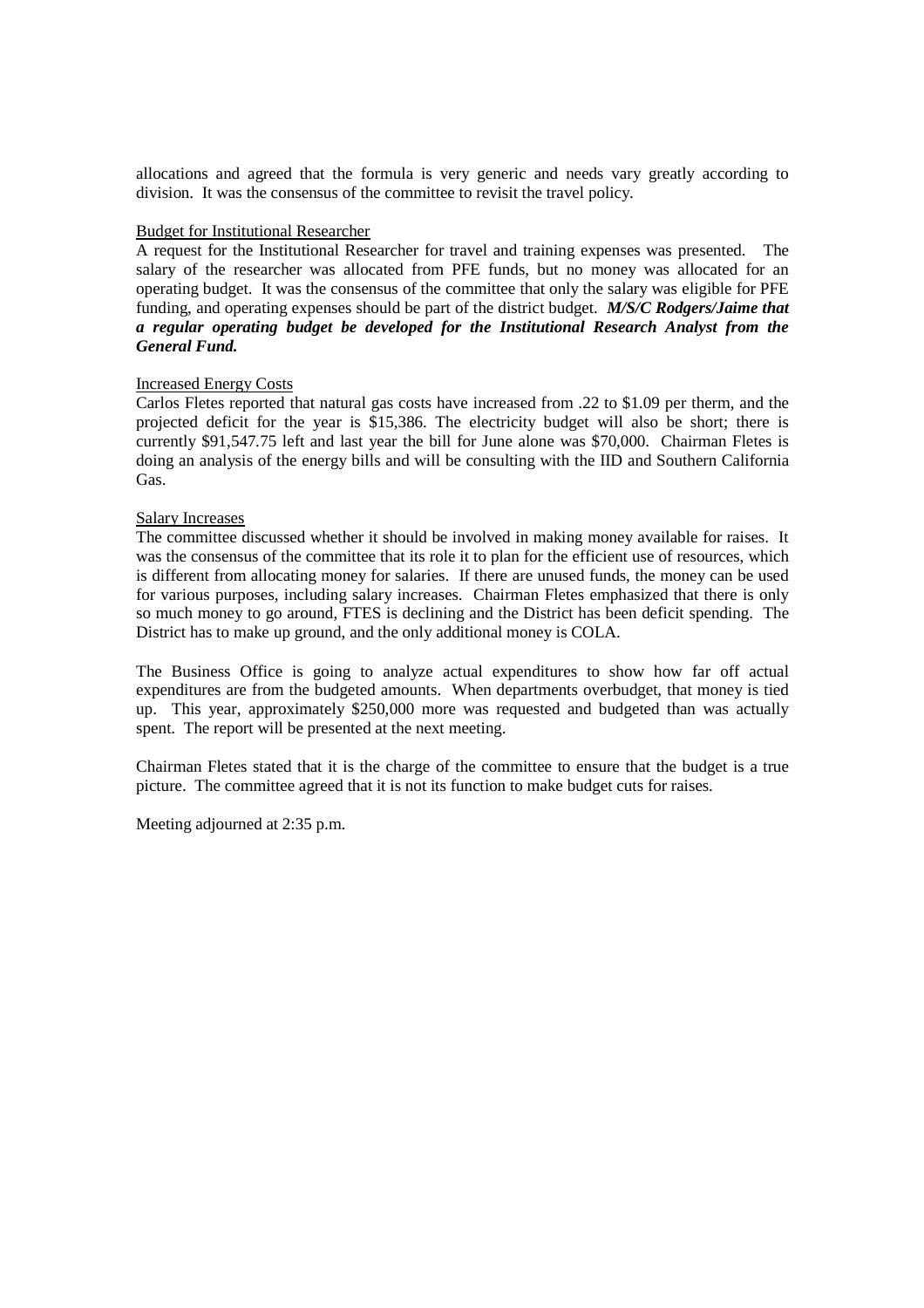**MINUTES** March 14, 2001

PRESENT: ABSENT: VISITORS: Carlos Fletes, Chair ASG Representative Eileen Ford Janell Hodgkin Gonzalo Huerta Eric Jacobson John Hunt Victor Jaime Jan Magno Greg Ponce Valerie Rodgers Maria Trejo Anna Vicuna

Chairman Carlos Fletes called the monthly meeting of the Planning and Budget Committee to order at 1:00 p.m. on Wednesday, March 14, 2001 in the Board Room, and congratulated Greg Ponce on receiving his doctorate.

Approval of Minutes *M/S/C Hodgkin/Jaime to approve the minutes of the February 14, 2001.*

#### 2000-01 First Principal Apportionment

Carlos Fletes reported that the First Principal Apportionment shows a reduction of \$192,724 in state funds; although the District may get some of the funds back through property tax and enrollment fee revenue, there is need to be concerned because the reduction affects the revenue base and COLA. He is waiting for a call back from the Chancellor's Office, and will have more information at the next meeting. There may be several factors in the reduction: the state always inflates the property tax projection and the enrollment fee revenue, and then deducts those estimates from the State apportionment; the decline in enrollment in 1999/2000 reduced the base revenue, even though funds were put back in the form of budget stability; COLA is applied to base revenue, therefore, the College did not get COLA on the lost FTES.

Partnership for Excellence has been reduced by \$29,675 due to declining FTES. The reduction will be absorbed by the PFE budget because some positions were not filled for the entire year.

FTES: Carlos Fletes informed the committee that the FTES the College has reported shows 141.65 restored FTES. However, there is no indication that enrollment is growing. Admissions estimates the annual FTES by doubling the Fall figure. The Accreditation team had questions about the FTES calculation, and it will be mentioned in the accreditation report. Mr. Fletes recommended that the committee consider ways of projecting FTES that is closer to the actual. He is asking other colleges what formula they use to determine FTES. The committee discussed analyzing data from prior years in order to forecast FTES.

Instructional Equipment Grant/Block Grant: Carlos Fletes referred the committee to his memo of March 7, 2001 regarding the reduced Instructional Equipment and Block Grant allocations. The Instructional Equipment Grant was reduced by \$33,018. The unspent balance was \$21,211; an additional \$11,796.47 still has to be cut. The final decision is up to the Instruction area because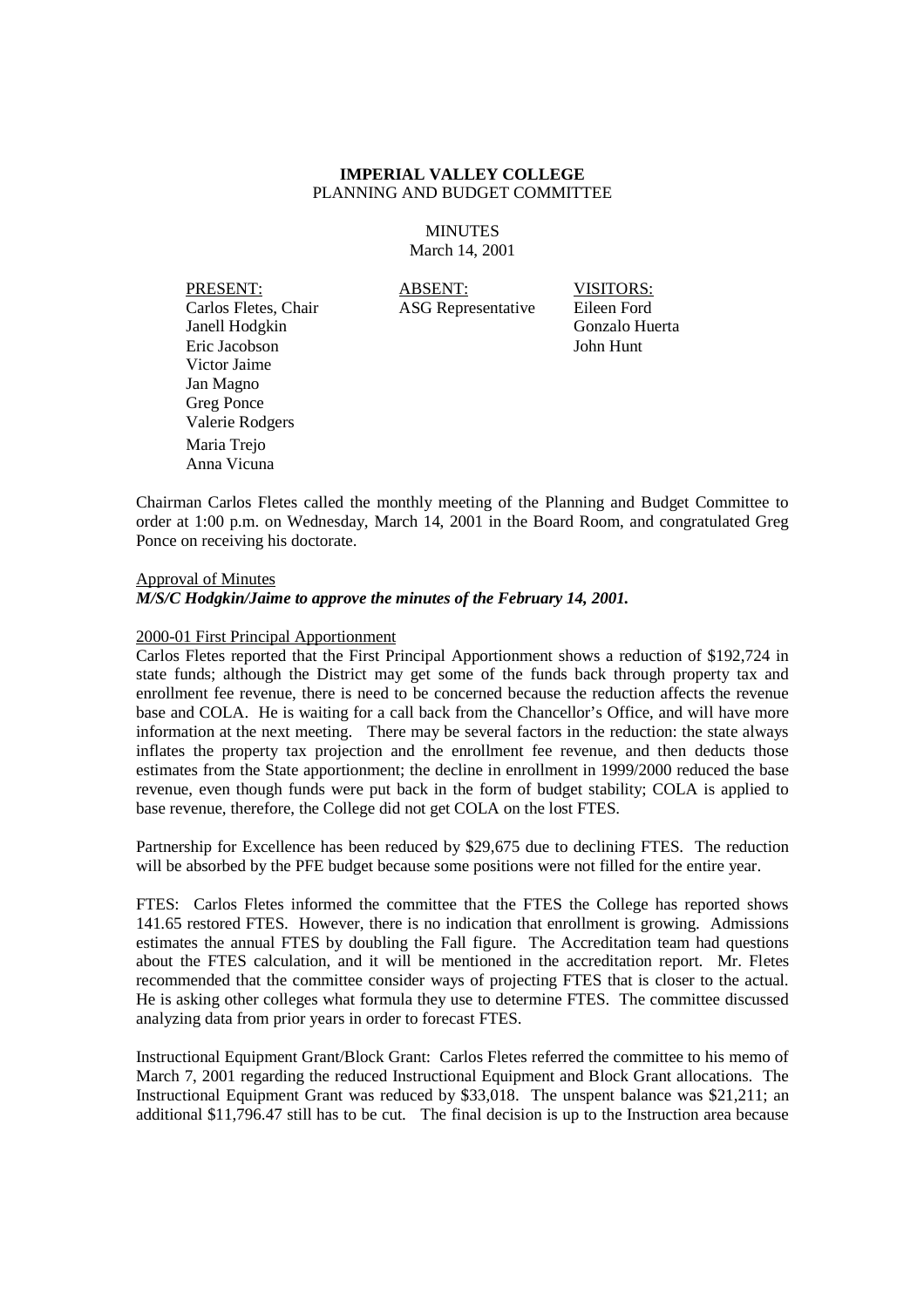it was instructional equipment monies that were overspent. John Hunt stated that he will be meeting with the divisions, and he will advise the committee of the results

The Block Grant was reduced by \$19,436, with an even split between Instruction, Student Services and Business Services, which includes areas that are not clearly Instruction or Student Services. *M/S/C Jaime/Rodgers to approve the reductions to the Block Grant between Instruction, Student Services and Business Services and the reductions to Instructional Equipment Grant as decided by the Vice President for Instruction and the division chairs.*

#### Insurance Renewal

Carlos Fletes shared the recommendations for insurance funding by Keenan and Associates. The recommended amount is \$708.17 per employee, and the minimum recommendation is \$684.70. The Insurance Committee made the recommendation to fund at the minimum level (an increase of \$14.70). The biggest part of the increase is for dental (\$49 to \$72); medical is actually down by .94%.

The increased annual cost is \$50,000-\$55,000. The insurance renewal and funding increase is on agenda for tonight's board meeting. The increase will be effective April 1, 2001, and while the funding level has been increased there is only a slight increase in the administration fee, there is no change in benefits. The College needs to maintain a sound funding level. Currently the reserve is \$500,000 and could be depleted if there are several large claims. *M/S/C Jaime/Magno to approve increasing funding for insurance by the minimum recommended by Keenan & Associates.*

Reserves Activity Report No report was presented.

# Emergency Medical Services Director

Funding was requested to pay for a director for the EMS program. There has been a doctor acting in this capacity on a voluntary basis for several years, but a formal contract with a medical director is required for accreditation of the program. Funding in the amount of \$11,000 per year will be required. The committee acknowledged the need for the director and the value of the EMS program, but expressed concern about the source of funds. It was noted that there may be some saving in per-session and overload salaries due to the full-time faculty that has been hired, and those savings might be utilized*. M/S/C Jacobson/Vicuna to approve funding for the EMS Director and authorized Business Services to find the most appropriate source of funds.*

#### District Funded Positions

The committee discussed establishing a priority list, similar to the one used for proposed faculty hiring, for classified positions. January was suggested as the time to consider positions for the following fiscal year. A sub-committee consisting of Janell Hodgkin, Eileen Ford and Greg Ponce will develop a form for requesting classified positions.

#### Half-time Library Technician I

Item tabled until next meeting.

#### **Other**

Janell Hodgkin reported that April 12 is the cut-off for purchase orders. The typical deadline for community colleges is April 15 except for categorical programs. There has been some saving in per-session salaries and overload due to faculty hiring. In order to track summer school expenditures across two fiscal years, an new "0112" account will be added.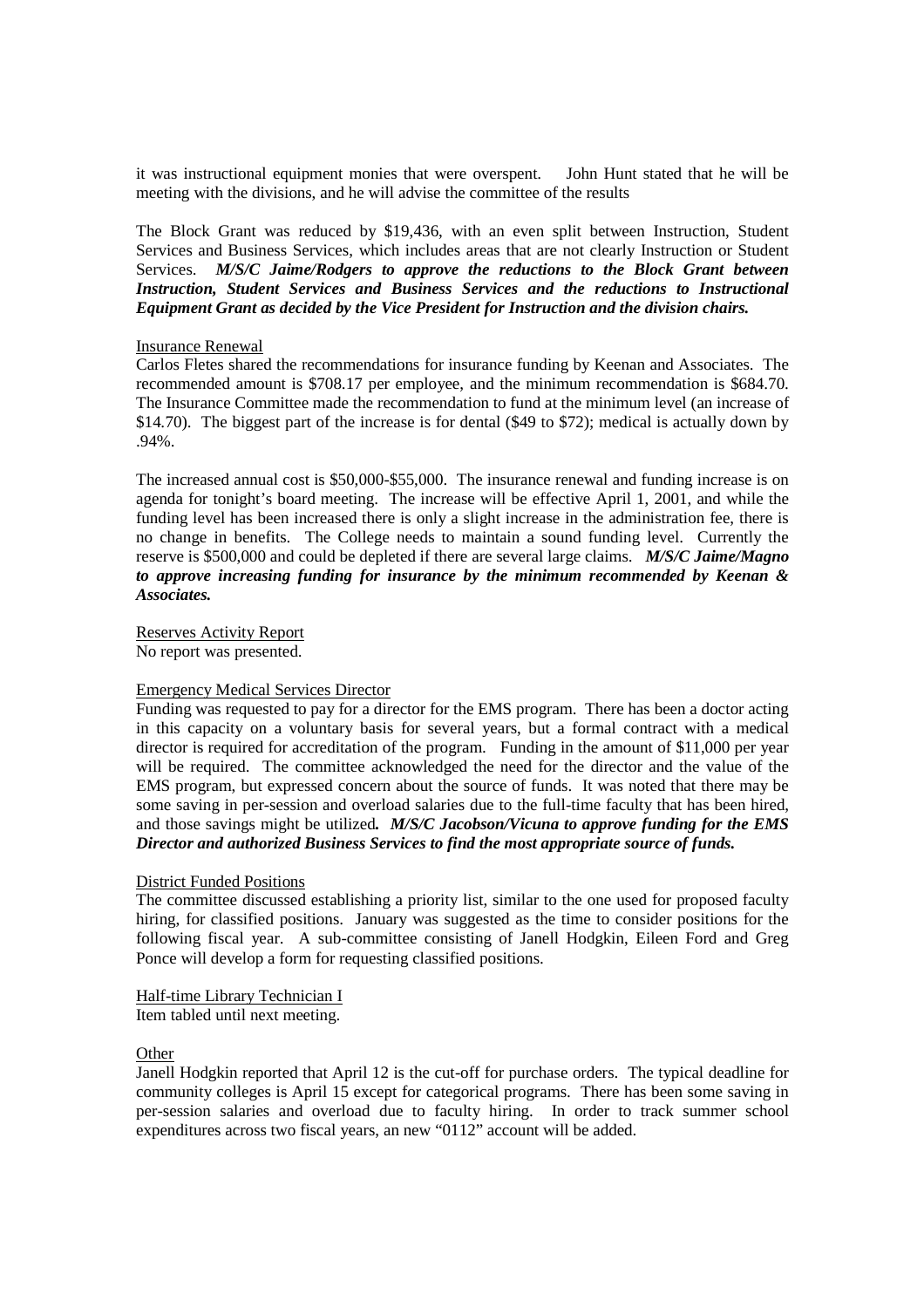Greg Ponce reported that he had been directed by the Math/Science Division to ask the committee about additional faculty office space. John Hunt reported that the division chairs have discussed this issue, and that some space is available for remodeling if funds can be found.

Eileen Ford, Dean of Learning Services, asked about the availability of money for safety issues and the process for dealing with potential hazards. There are some bookcases in the Library that may need to be secured. Carlos Fletes stated that no separate funds exist for safety; the District takes care of items such as sidewalks but not chairs, etc. It was suggested that the Director of Maintenance and Operations be consulted.

Eric Jacobson asked about Lottery funds; Carlos Fletes agreed to give a report at the next meeting.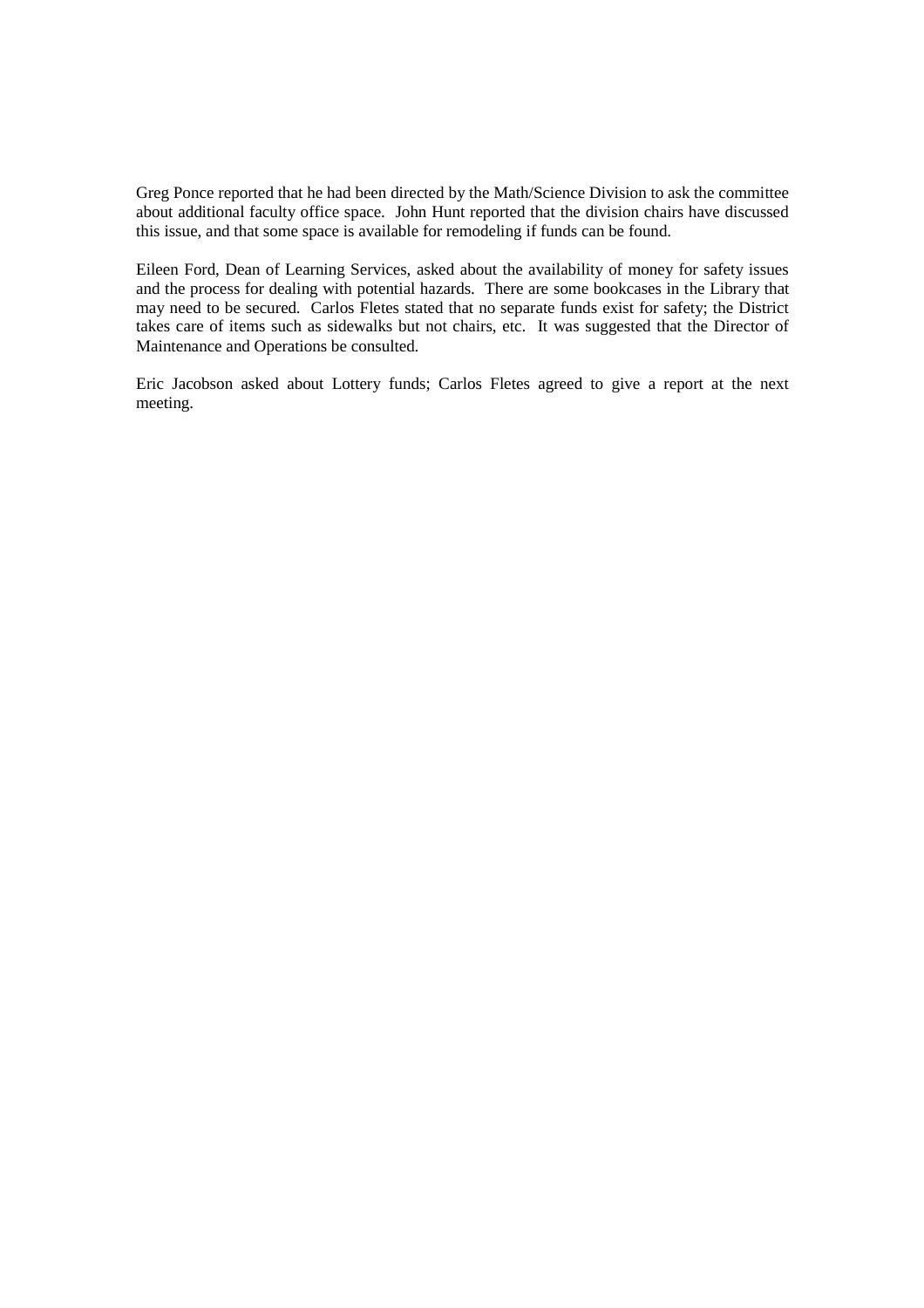**MINUTES** February 14, 2001

PRESENT: ABSENT: VISITORS: Carlos Fletes, Chair Eric Jacobson Kathy Berry Mary Kay Borchard, alternate ASG Representative Gonzalo Huerta Janell Hodgkin John Hunt Victor Jaime Sandra Standiford Jan Magno Greg Ponce Valerie Rodgers Maria Trejo Anna Vicuna

Chairman Carlos Fletes called the monthly meeting of the Planning and Budget Committee to order at 1:00 p.m. on Wednesday, February 14, 2001 in the Board Room.

#### Approval of Minutes

*M/S/C Ponce/Rodgers to approve the minutes of the January 17, 2001 meeting with the following correction relating to the weekend administrator:* "He proposed hiring recruiting an administrator for Saturdays…"

#### 2001-02 Budget Calendar

Janell Hodgkin presented a draft of the 2001-02 Budget Calendar. After some discussion, the committee agreed to a revised calendar that allows more time for departments to develop and input their budgets. The committee asked when the May Revise would be received from the State and if that information can be incorporated into the budget. Carlos Fletes stated that the May revise does not occur until mid May, and he is not expecting any significant changes in unrestricted funding. Committee members asked about guidelines for inputting their budgets in view of the potential for a no-growth penalty in 2002-03. The committee suggested instructing departments not to exceed last year's budget and to be prepared for cuts in the 4000, 5000 and 6000 object codes.

#### Cut Off for Purchase Orders

Janell Hodgkin suggested moving the purchase order cut off from May 1 to mid April. Last year there was \$1.6 million in purchase orders that were carried over. It was the consensus of the committee that purchase orders be cut off on April 12 except for emergency items.

#### Grant Expenditures

Carlos Fletes and Janell Hodgkin reported on the progress of expenditure of the TTIP, Block Grant, and Instructional Equipment Grants. There is \$251,290 still to be spent in TTIP funds. Victor Jaime reported that a web-based system is in the works for students to access their records (instead of the kiosk originally proposed). Other committee members reported on the progress of their TTIP projects. John Hunt stated that TTIP expenditures would be discussed at the next division chairs meeting, and Janell Hodgkin stated that she would send out a reminder to departments with unspent TTIP monies.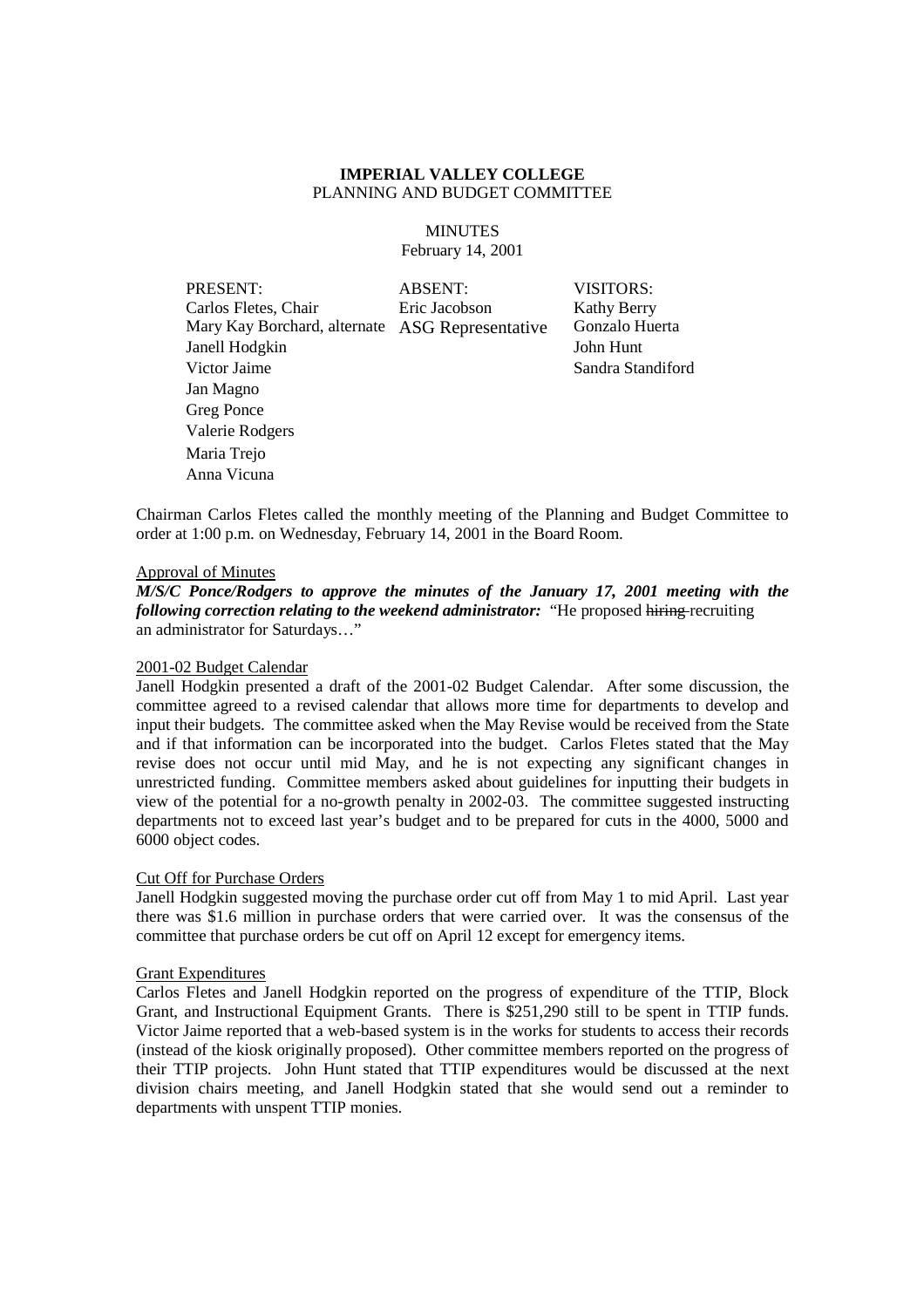There is \$290,435 in unspent Block Grant funds. Carlos Fletes reported that the parking lot resurfacing will be done in the next three weeks. John Hunt reported that some departments have justified the need for more time, and he is looking for unmet needs within the Instruction area. Carlos Fletes informed the committee that the District received additional Block Grant money because Scheduled Maintenance projects were included. The district spends \$300,000 a year for scheduled maintenance projects. There is no carry over of Block Grant funds; therefore, the expenditures for scheduled maintenance could be transferred from District expense to Block Grant expense as a last resort.

There is only \$29,874 left in Instructional Equipment Grant funds and the money can be carried over.

Requests for Additional Staff This item will be discussed at the next meeting.

Weekend/Evening Administrator This item tabled per John Hunt.

Report on District Reserves

Carlos Fletes reported that there was very little activity this month and a report on District Reserves will be presented at the next meeting.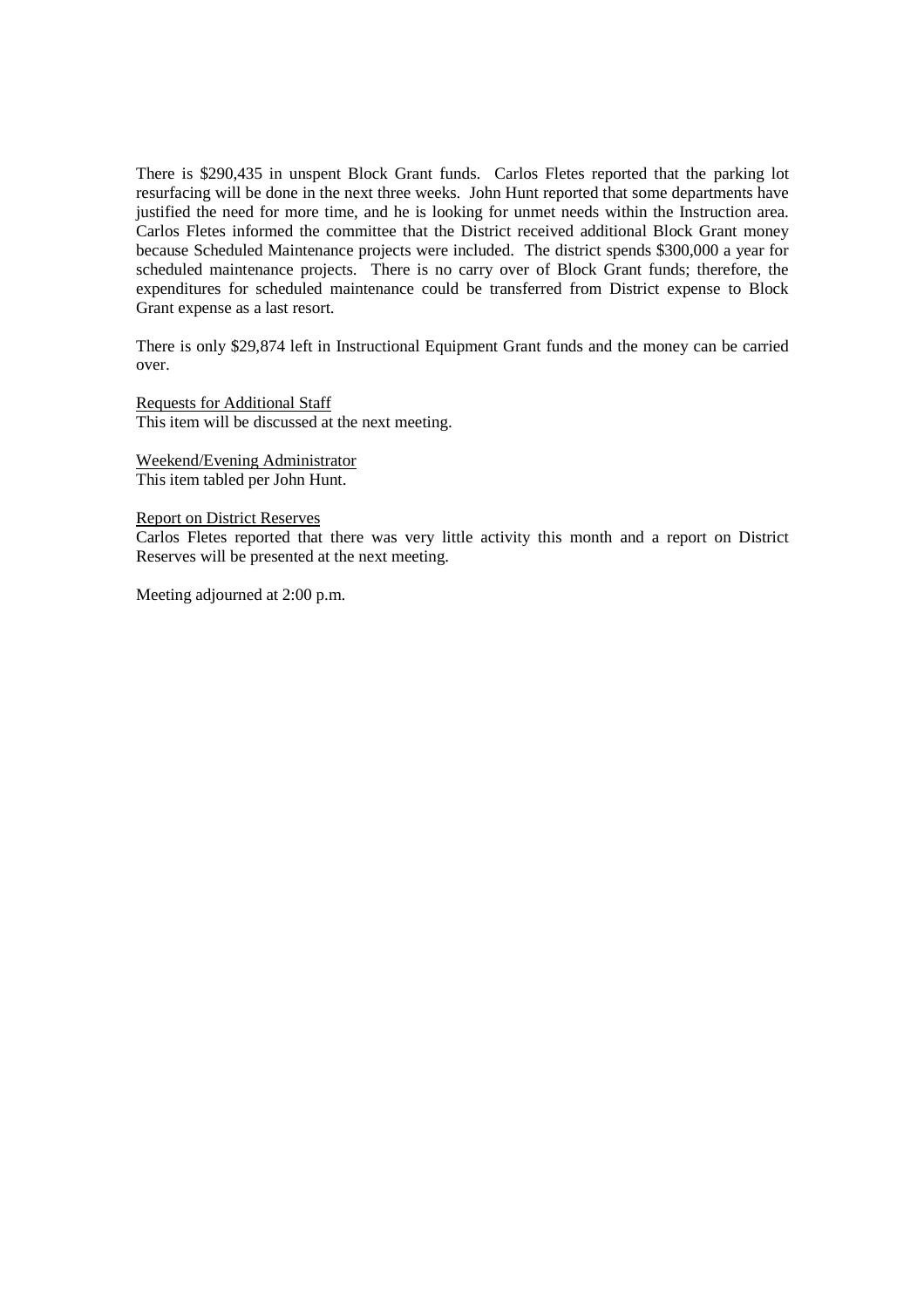## obtained from PFE. *M/S/C Jaime/Rodgers to approve the transfer of \$16,477 from Reserve, and to reimburse the Reserve if any PFE funds are available*.

Leonard Fabian presented a request from the Customer Service Committee for \$1,685 for service awards, buttons, watches, certificates and other promotions to recognize employees and to welcome new staff members. In future years, an annual budget of \$1,085 is proposed. Year one funding is higher due to having to "catch up" on some service awards. The committee asked how honorees would be selected. Mr. Fabian explained that a committee with campus wide representation would select the employee of the month and employee of the year. Other awards would be based on years of service. *M/S/C Magno/Jacobson to approve funding for Customer Service Committee activities.*

The committee expressed concern about the balance of the reserve fund. The committee asked if the reserve is less than in previous years. Carlos Fletes stated that last year there was no contingency fund because the College was in a deficit. Victor Jaime pointed out that the reserve fund is money that has not been allocated during the budget process.

#### PFE Survey

Victor Jaime reported that a sub-committee is needed to complete an on-line PFE survey. He is volunteering to chair the sub-committee. The state is asking pointed questions about the use of PFE money and how triggers are being met. The deadline for submission is February 16. The subcommittee members will be Victor Jaime, Janell Hodgkin, Val Rodgers, Jan Magno and Greg Ponce.

#### Weekend Administrator

John Hunt, Vice President for Academic Services, reported that there has been an increase in weekend classes, and there are plans to add more. There are currently 23 classes held on Saturday and three on Sunday. Weekends are the only available time to add classes. Last semester there were various problems reported during the weekends, i.e. air conditioning problems, locked rooms, etc. He is proposing recruiting an administrator for Saturdays, from 8:00 a.m. until 12:00 noon, at \$30 per hour. The cost for the current semester would be \$2,160. The committee asked if the administrator would also be responsible for External Campus classes. Mr. Hunt reported that the External Campus classes would be included. Some committee members expressed concern about the amount of responsibility the administrator would have in relation to the compensation. The committee agreed to discuss this matter further at the next committee meeting.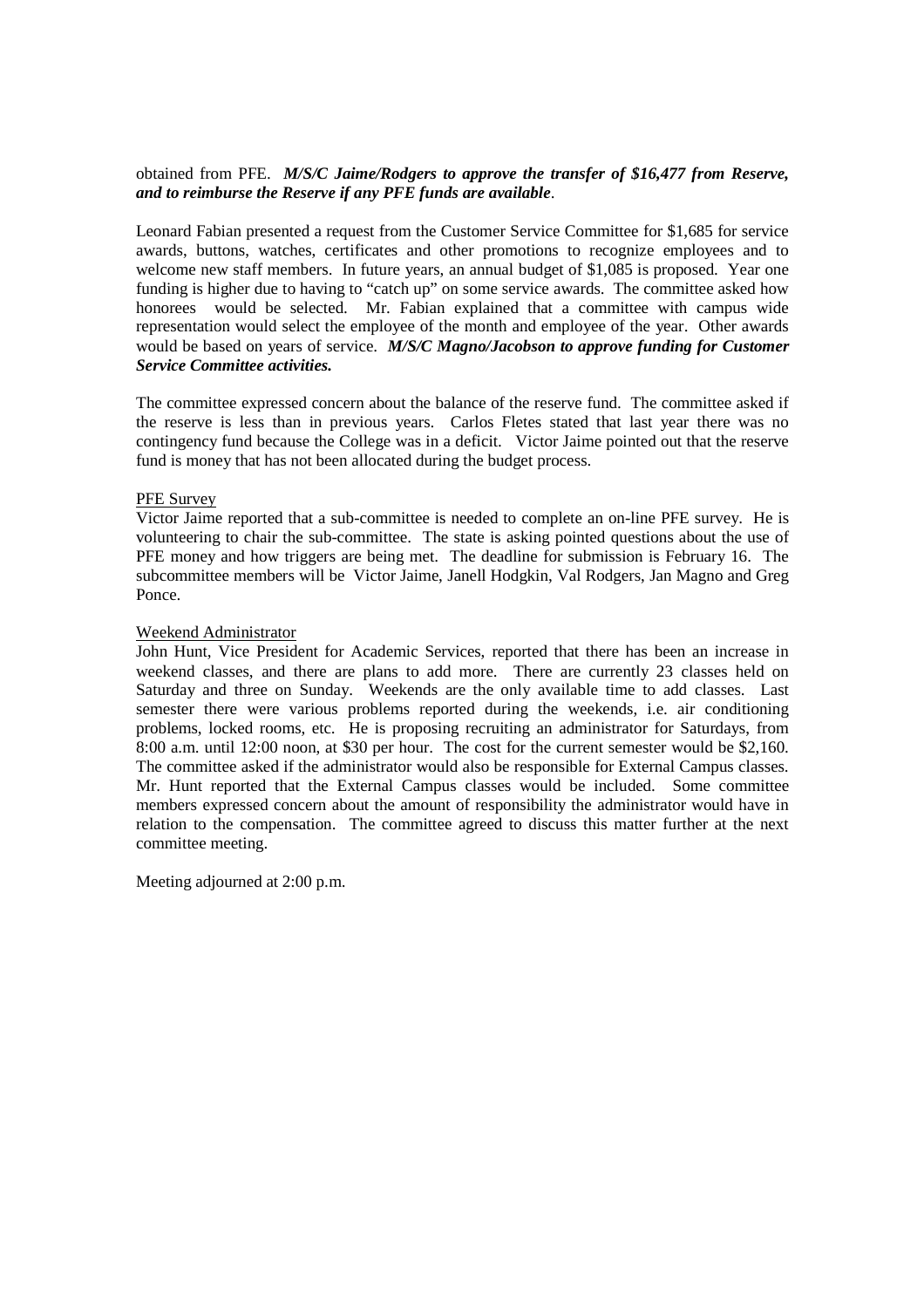**MINUTES** January 17, 2001

**PRESENT: ABSENT: VISITORS:**

Carlos Fletes, Chair Maria Trejo Mary Kay Borchard Janell Hodgkin Anna Vicuna Ted Ceasar Eric Jacobson Sheila Dorsey Victor Jaime **Leonard Fabian** Jan Magno Eileen Ford Greg Ponce Zula Hartfield Valerie Rodgers Gonzalo Huerta

Mary Jaurequi, ASG John Hunt Ruth Montenegro Jim Pendley Sue Strain

Chairman Carlos Fletes called the monthly meeting of the Planning and Budget Committee to order at 1:00 p.m. on Wednesday, January 17, 2001 in the Board Room.

#### Approval of Minutes

*M/S/C Ponce/Magno to approve the minutes of the December 13, 2000 meeting.*

#### Public Comment

Eileen Ford, Dean of Learning Services, thanked the committee for its support of the landscaping project at the Library; the landscaping is complete and looks great.

#### Transfers from Reserve

Ruth Montenegro, Interim Director of Human Resources, addressed the committee regarding the need for additional staff in the Human Resources office; an Office Technician position, Range 21 on the confidential salary schedule is being proposed. Additional help is needed to assist in dayto-day operations. The workload of the Human Resources department has increased due to added responsibilities, increased hiring, and expanded recruitment. The annual amount requested is \$27,000, which includes benefits. *M/S/C Jaime/Ponce to approve the funding of an Office Technician position for the Human Resources department***.**

The committee discussed the need for a procedure for departments requesting additional staff. It was agreed to re-visit this matter at a future meeting.

Gonzalo Huerta, Dean of Applied Sciences, presented information regarding a request to transfer of \$16,477 from the reserve to various ag, water treatment, welding and auto body cost centers. Mr. Huerta explained that he came on board during the development of the 2000-01 budget. The budget he developed included funds for more up-to-date instructional materials and an expanded ag program. The adopted budget did not reflect these increased needs, instead, it was based on last year's expenditures. Janell Hodgkin, Director of Fiscal Services, explained that these budget items were not included in the adopted budget because they were not entered during the on-line budget entry process. It was the consensus of the committee that many of the items fit the PFE triggers. If at all possible, the contingency fund should be reimbursed if any funding can be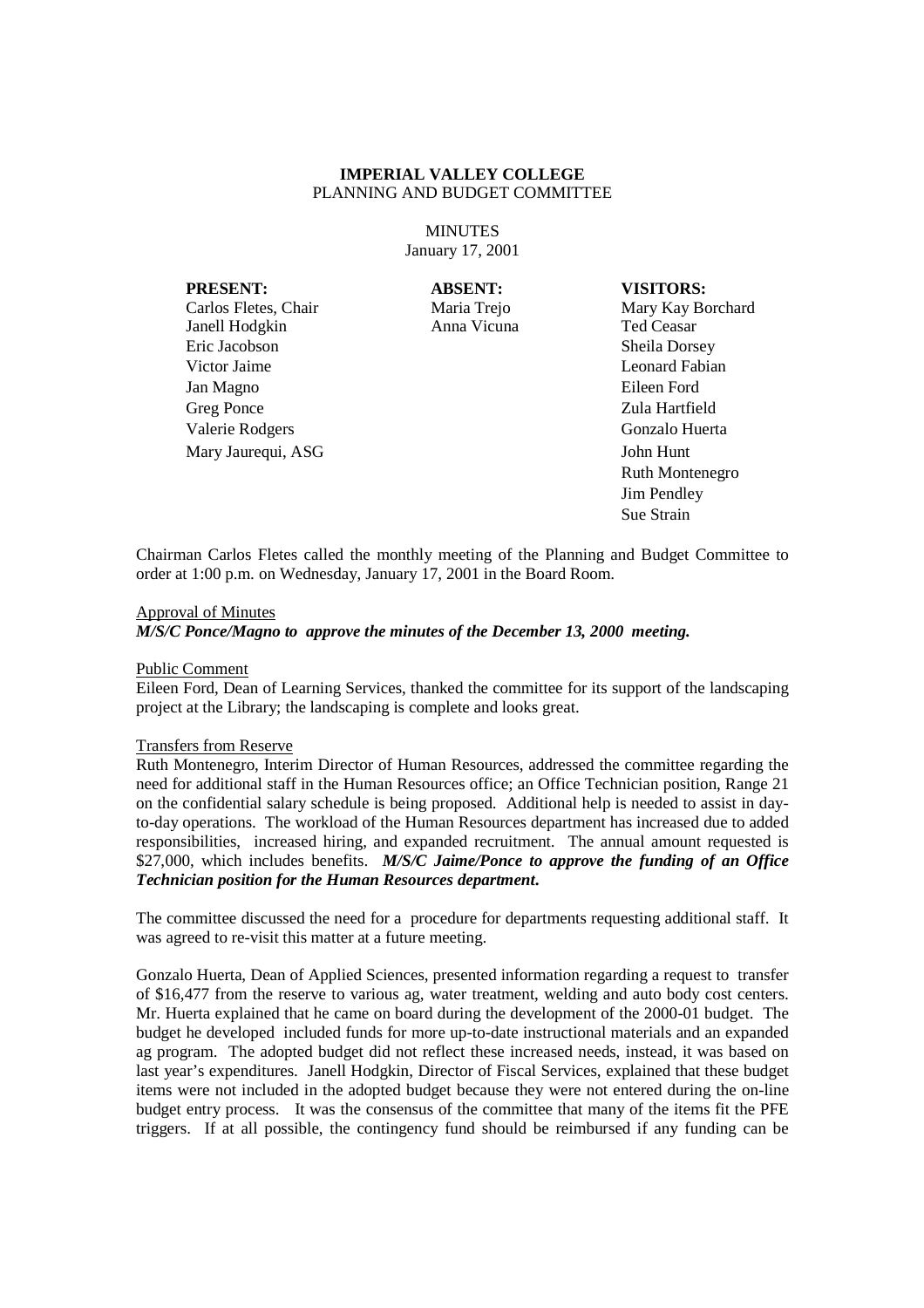**MINUTES** December 13, 2000

**PRESENT: ABSENT: VISITORS:**

Carlos Fletes, Chair Victor Jaime Fred Fischer Mary Kay Borchard, alternate Valerie Rodgers Eileen Ford Janell Hodgkin Anna Vicuna Grayce Lopez Eric Jacobson Student Representative Sandra Standiford Jan Magno Greg Ponce Maria Trejo

The meeting of the Planning and Budget Committee was called to order by Chairman Carlos Fletes at 1:00 p.m. on Wednesday, December 13, 2000 in the Board Room.

#### Approval of Minutes

## *M/S/C Jacobson/Hodgkin approve the minutes of the November 8, 2000 meeting.*

## Reading/Writing/Language Lab Building

Carlos Fletes informed the committee that two quotes have been received for the Reading/Writing/Language Lab modular building: \$403,958 (Aurora Modular) and \$475,110 (Mod Tech). These quotes do not include electric, sidewalks, data lines, or fire/security alarms. The architect estimates that an additional \$80,000 will be needed for these items. The quotes do include the foundation. The current allocation for the project is \$408,159. The committee discussed using unallocated funds (\$123,838.02 is currently unallocated but has been reserved instructor salaries). All the approved instructor positions have been funded for the remainder of the fiscal year and unallocated funds have been put in the reserve fund as directed by the committee. Some concern was expressed about using all the reserve fund for the lab. Carlos Fletes suggested leaving some money in the reserve fund for instructor salaries. Greg Ponce stated that the committee needs to support a complete lab.

## *M/S/C Ponce/Magno (NO: Mary Kay Borchard) to allocate an additional \$103,838 in PFE funds to the Reading/Writing/Language Lab.*

#### PFE Plan

Carlos Fletes reported that the PFE subcommittee had met and came up with an amended PFE plan.

#### **Other**

Eric Jacobson asked about the policy for transferring funds from the reserve fund, and if any transfers in excess of \$5,000 had been made. Carlos Fletes reported that some adjustments had been made to the Ag budget. Funding for a new position in the Human Resources department is also pending. The committee discussed the need for budget control and consistent procedures for transfers from the reserve fund. It was agreed that the transfer in excess of \$5,000 will be reversed and the departments requesting additional funds will be asked to address the committee. Janell Hodgkin will develop a form for requests for transfers from contingency. It was the consensus of the committee that a list of all transfers under \$5,000 be provided to the committee on a monthly basis; emergency requests will be processed but the committee will be informed, and requests for funds in excess of \$5,000 will be directed to the committee.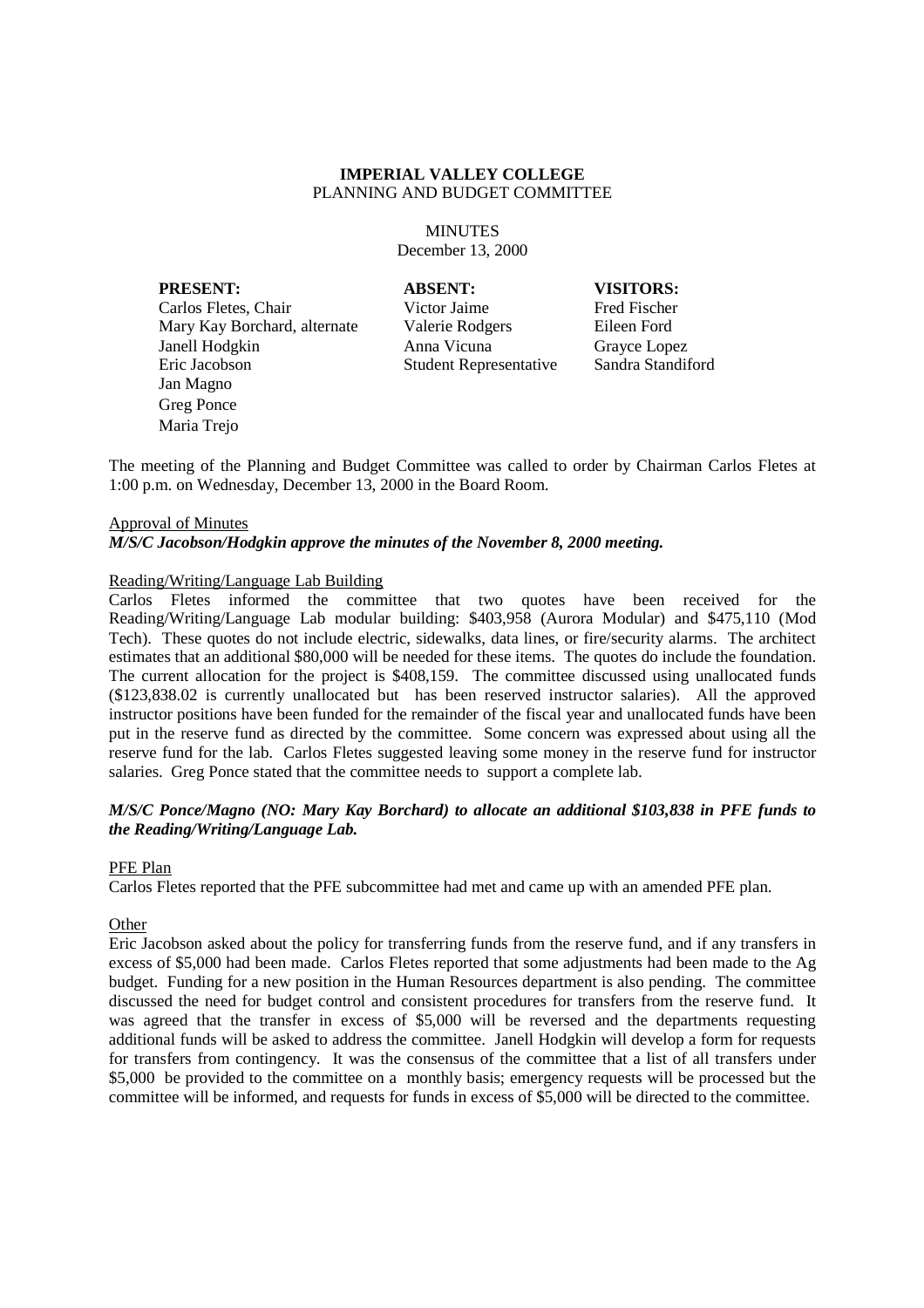It was the consensus of the committee that district funds should not be used for purchasing Christmas cards.

Janell Hodgkin stated that purchases are being made without prior authorization; she will be putting out a procedure.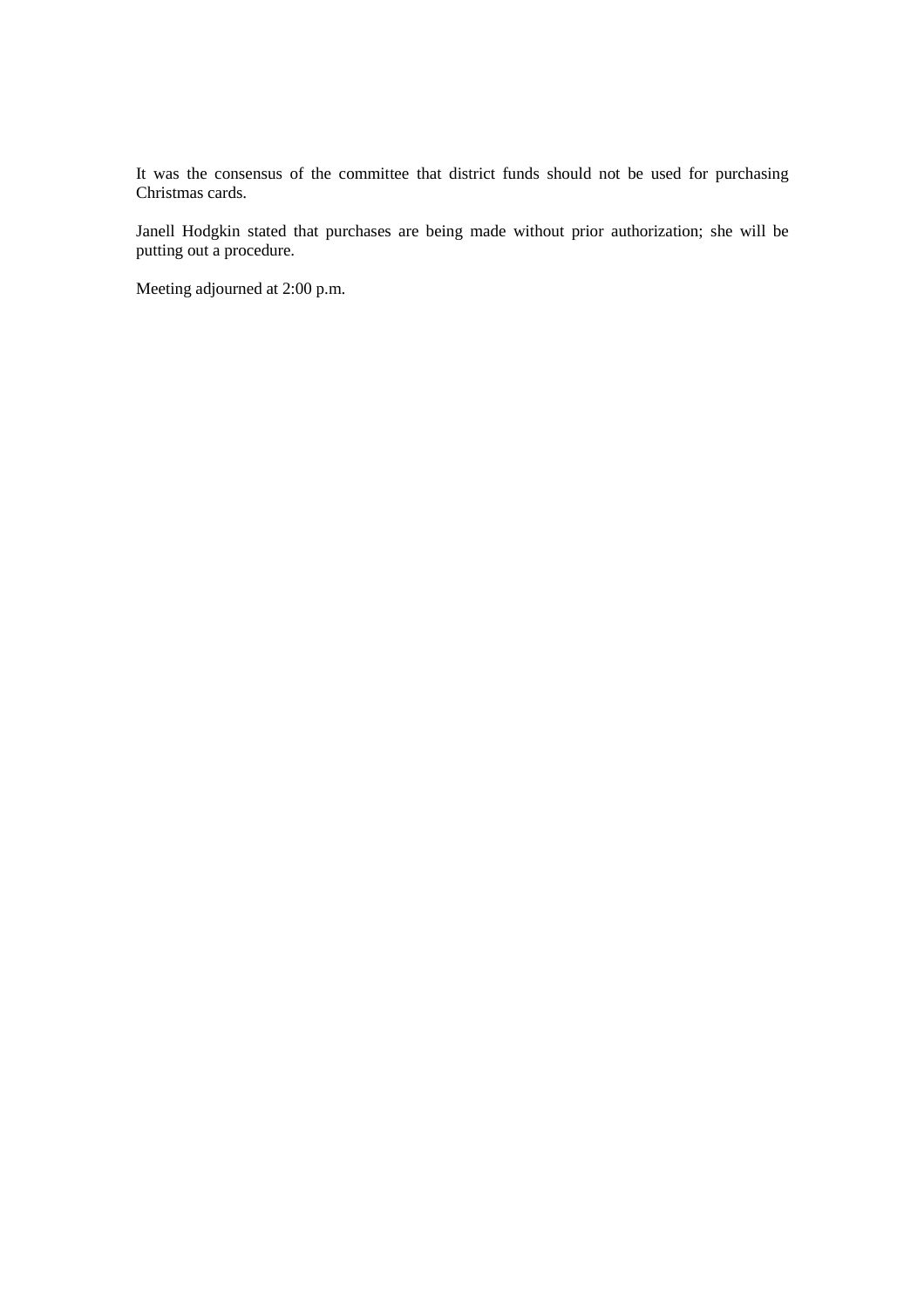**MINUTES** November 8, 2000

**PRESENT: ABSENT: VISITORS:** Jan Magno Gonzalo Huerta Valerie Rodgers Maria Trejo Anna Vicuna

Carlos Fletes, Chair Janell Hodgkin Jeff Deyo Eric Jacobson Greg Ponce Eileen Ford Victor Jaime Student Representative John Hunt

The meeting of the Planning and Budget Committee was called to order by Chairman Carlos Fletes at 1:00 p.m. on Wednesday, November 8, 2000 in the Board Room.

## Approval of Minutes

*M/S/C Magno/Jaime to approve the minutes of the October 24, 2000 meeting.*

## TTIP Funding

Carlos Fletes reported that the Technology Committee approved the following proposals submitted by the Planning & Budget Committee:

|                                                  |                                                       | <b>TTIP</b> | Carryover      |
|--------------------------------------------------|-------------------------------------------------------|-------------|----------------|
| <b>ACADEMIC SERVICES</b>                         |                                                       |             |                |
| <b>Extended Campus</b>                           | LCD projectors $(3)$                                  | 12,000      |                |
| <b>Learning Services</b>                         | Six data/video projectors/VCRs                        | 30,000      |                |
| <b>Learning Services</b>                         | Internet wiring (11 classrooms)                       | 5,500       |                |
| R/W Lab                                          | Computers                                             | 13,500      |                |
| <b>Tech Center</b>                               | computer equipment                                    |             | 15,000         |
|                                                  |                                                       | 61,000      | 15,000         |
| <b>STUDENT SERVICES</b>                          |                                                       |             |                |
| Admissions                                       | Electronic Kiosk for student access (50%)<br>funding) | 20,000      |                |
| Counseling                                       | Digital projector and drop down screen<br>(HR8)       | 7,000       |                |
|                                                  |                                                       | 27,000      | $\Omega$       |
| <b>BUSINESS SERVICES</b>                         |                                                       |             |                |
| <b>Information Systems Data Warehouse Server</b> |                                                       | 15,000      | $\overline{0}$ |
|                                                  |                                                       | \$103,000   | \$15,000       |

The Technology Committee allocated an additional \$12,000 for Virus Protection Software and \$15,000 for Firewall software as these items will benefit the entire campus and fit the criteria of the TTIP Plan.

*M/S/C Rodgers/Magno to approve the recommendation of the Technology Committee regarding TTIP funding.*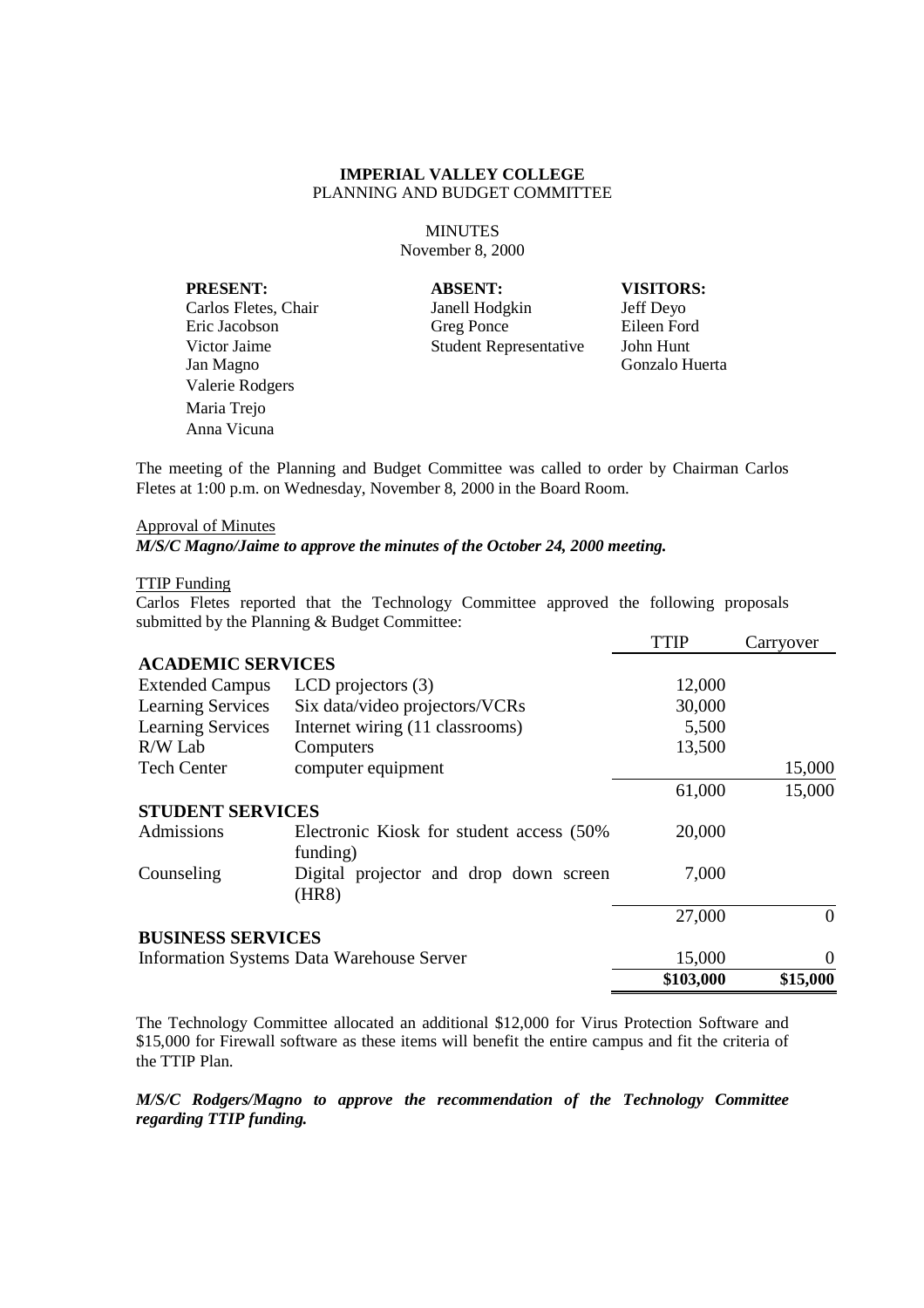Block Grant Proposals

Several items were voluntarily withdrawn from consideration for Block Grant funding: textbooks (\$1,000), matching funds for Switchgear Project (\$100,000), computers for HR8 classes (\$12,600), and wireless sound system (\$5,000).

It was agreed that the Academic Planner (\$12,500) and the Career Advantage Telecourse (\$3,325) be considered for PFE funding, as originally submitted.

The committee agreed to consider the remaining proposals for Block Grant funding based on benefit to the entire campus, whether FTES would be generated, and whether other sources of funds are available.

## *M/S/C Jaime/Rodgers to approve allocation of Block Grant funds as follows:*

| Sound system for gym                                | 30,000    |
|-----------------------------------------------------|-----------|
| One-stop center (remodeling)                        | 22,516    |
| 2 Scantrons (Admissions)                            | 12,000    |
| Elevator to exercise room at gym                    | 25,000    |
| Public Address system for College Center            | 5,000     |
| Interactive Voice Response Server (Info Systems)    | 60,000    |
| Repair perimeter road                               | 32,000    |
| Repair and reseal parking Lot C                     | 35,000    |
| Replace rusted out electrical cabinets in pool area | 9,800     |
| New fiberglass picnic tables for ramada area        | 2,300     |
| Bar Code System (Purchasing)                        | 8,000     |
| Equipment/Furniture (Inst Researcher)               | 3,000     |
| TOTAL                                               | \$244,616 |

#### Fitness Center Coordinator

Jeff Deyo, Chair of the Exercise Science/Wellness/Sport Division presented information to the committee regarding his proposal for PFE funding for a Fitness Center Coordinator. As instructed by the committee, the position was presented to the C&I committee. It was the recommendation of C&I that the position be filled by a classified employee. He asked the committee to consider providing PFE funding for a per-session instructor for the Spring 2001 and Summer 2001 semesters. The committee directed him to provide written justification for the request.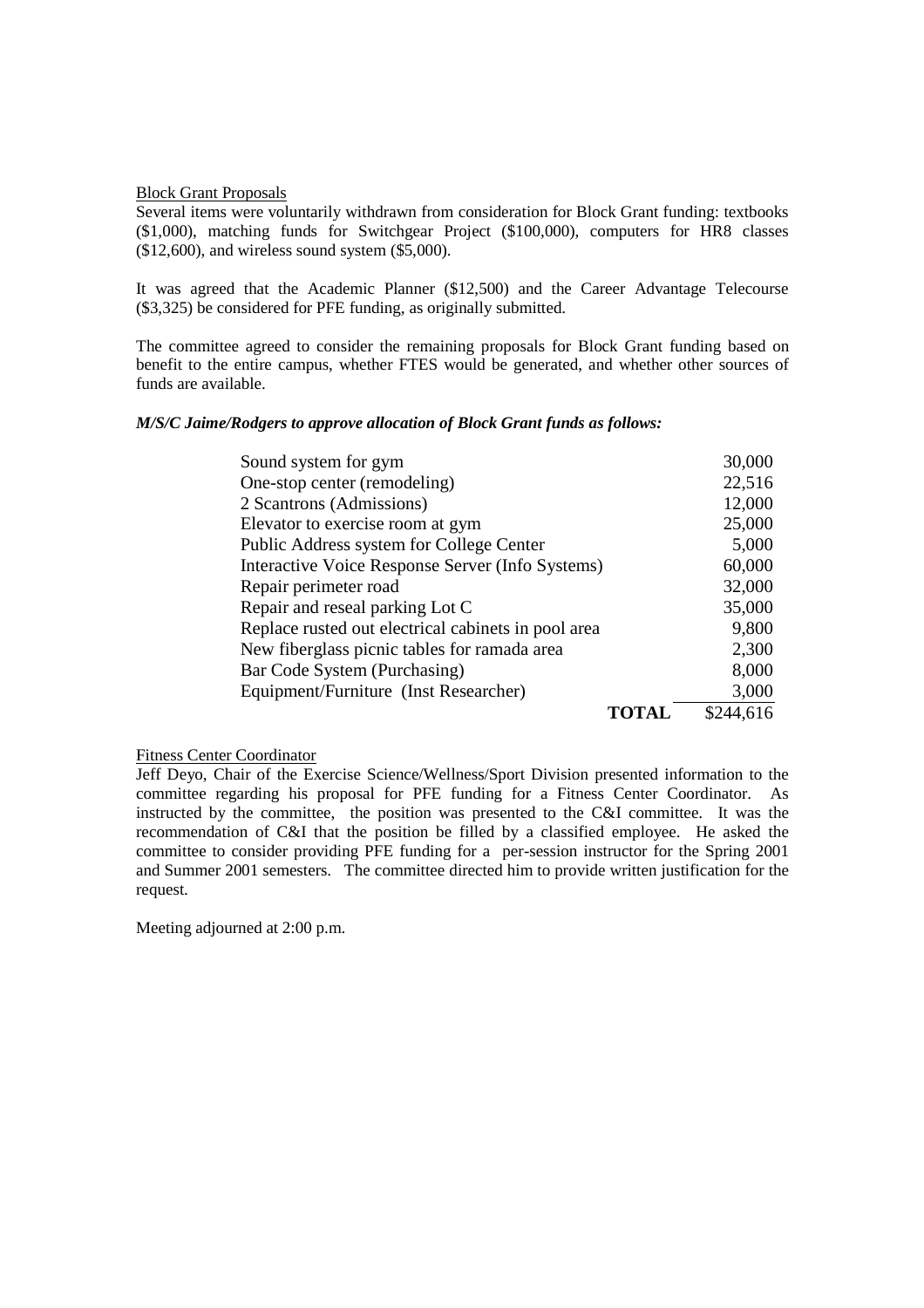**MINUTES** October 24, 2000

**PRESENT: ABSENT: VISITORS:** Carlos Fletes, Chair none none Ted Ceasar Janell Hodgkin John Hunt Eric Jacobson Gonzalo Huerta Victor Jaime Jan Magno Greg Ponce Valerie Rodgers Maria Trejo Anna Vicuna Mary Jaurequi, ASG

The regular meeting of the Planning and Budget Committee was called to order by Chairman Carlos Fletes at 1:00 p.m. on Tuesday, October 24, 2000 in the Board Room.

Approval of Minutes

*M/S/C Jacobson/Rodgers to approve the minutes of the October 11, 2000 meeting.*

#### Extended Campus Instructional Coordinator

John Hunt, Vice President for Academic Services asked the committee to recommend a termination date for the Extended Campus Instructional Coordinator because the position will no longer receive PFE funding. *M/S/C Rodgers/Ponce to fund the position through the end of the Fall 2000 semester*.

#### Block Grant Proposals

A recap of the requests for Block Grant funds was distributed. Requests for funding totaled \$775,671. Several items were removed from consideration: the modular building did not meet the criteria for the Block Grant, the PE requests were funded to some degree from other funds, and the digital projector and drop down screen were funded by Student Services. The following requests were removed from consideration:

| <b>Submitted by:</b> | <b>Proposal</b>                             | <b>Amount</b> |
|----------------------|---------------------------------------------|---------------|
| Beh/Soc Sci          | <b>Modular Building</b>                     | 40,000        |
| <b>PE</b>            | golf cart and storage                       | 10,600        |
| <b>PE</b>            | Repair and maintenance of fitness equipment | 3,895         |
| <b>PE</b>            | Treadmills and recumbent bikes              | 13,380        |
| <b>PE</b>            | Cybex leg station                           | 3,895         |
| <b>PE</b>            | Weights and rack                            | 866           |
| Counseling           | Digital projector and drop down screen      | 7,000         |
|                      |                                             | 79,636        |

The Electronic Kiosk proposed by Admissions has been modified to a request for software to make grades and other student information available on the IVC web site.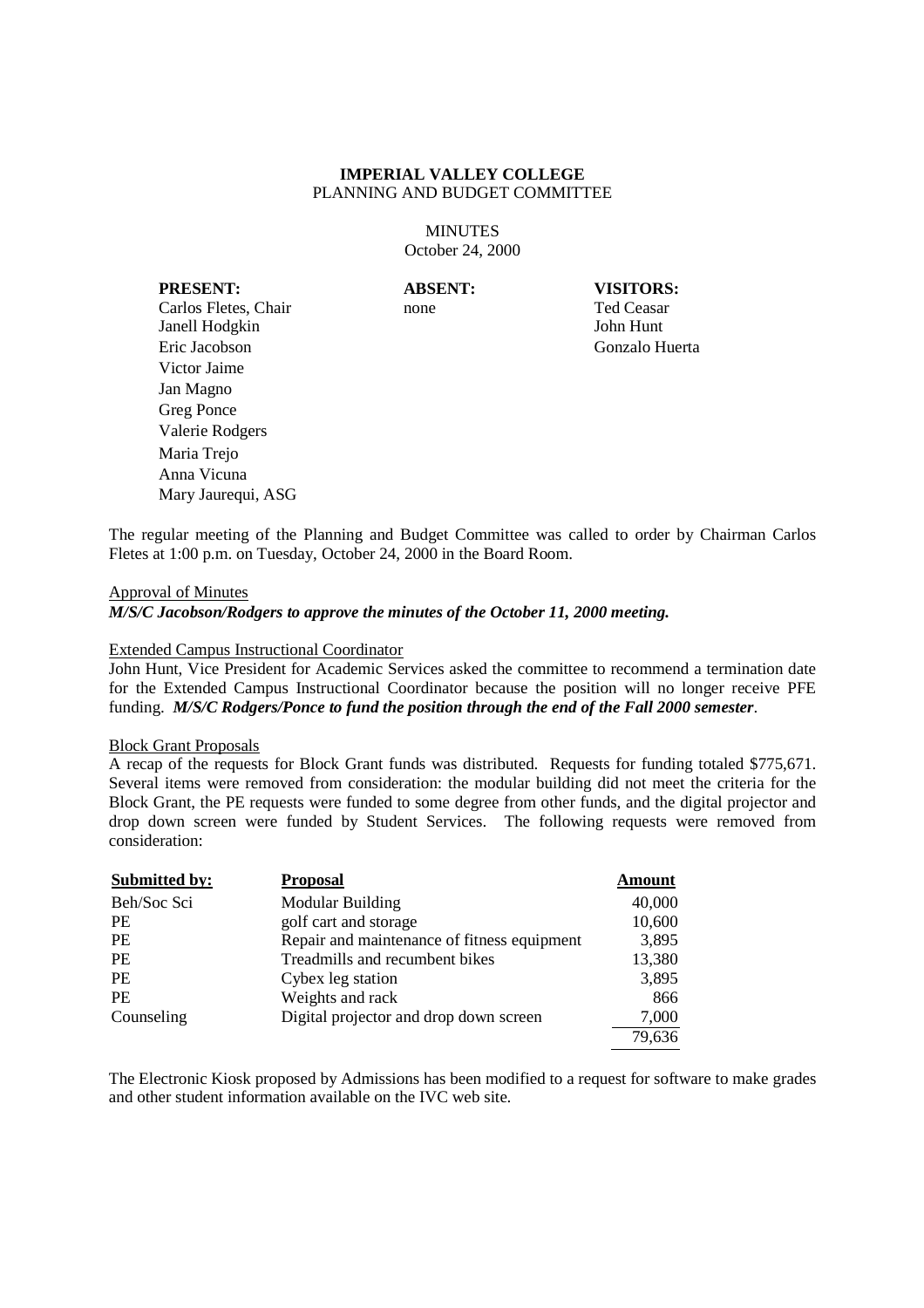Carlos Fletes informed the committee that the Interactive Voice Response Server (\$60,000) is a priority because the phone registration system must be replaced or upgraded.

The committee discussed other sources of funding the proposals received. It was suggested that proposals relating to technology be submitted to the Technology Committee to be considered for TTIP funding. The committee asked if there is any other source or funding for the switchgear project; Carlos Fletes stated that the project is being funded 50% by the State, and there is no other possible source of funding. The committee asked about additional lottery funds; Carlos Fletes stated that by law any lottery funds above the prior year's allocation must go to instructional supplies. The committee discussed shifting some proposals back to PFE.

| M/S/C Jaime/Rodgers to submit the following projects to the Technology Committee to be |  |  |
|----------------------------------------------------------------------------------------|--|--|
| considered for TTIP funding before distributing the Block Grant funds:                 |  |  |

| 12,000<br><b>Extended Campus</b><br>LCD projectors $(3)$<br><b>Learning Services</b><br>Six data/video projectors/VCRs<br>60,000<br>X<br>Internet wiring (11 classrooms)<br><b>Learning Services</b><br>5,500<br>PE<br>computer equipment for Fitness Center<br>6,200<br>microphones, cameras and monitors<br>Preschool<br>28,904<br>Reading/Writing Lab<br>Computers<br>13,500<br><b>Tech Center</b><br>15,000<br>computer equipment<br>60,604<br>80,500<br><b>Student Services</b><br>Admissions<br>20,000<br>Electronic Kiosk for student access (50%)<br>funding)<br>Counseling<br><b>Career Advantage Telecourse</b><br>3,325<br>Counseling<br>Wireless network infrastructure<br>25,000<br>(partial)<br>X<br>funding)<br>Counseling<br>Digital Projector and drop down screen<br>7,000<br>HR8 classes<br>Computers for HR 8 classes<br>12,600<br>Counseling<br>X<br>22,925<br>45,000<br><b>Business Services</b><br>15,000<br><b>Information Systems</b><br>Data Warehouse Server<br><b>Information Systems</b><br>60,000<br><b>Interactive Voice Response Server</b><br><b>Information Systems</b><br>Redundant Admin. Custom Applications<br>11,000<br>software Server<br>86,000<br>$\boldsymbol{0}$<br><b>TOTAL</b><br>83,529<br>211,500 | <b>Academic Services</b> | <b>Instructional</b><br>Equip. | Tech.<br>Infrastructure | <b>Total</b> |
|---------------------------------------------------------------------------------------------------------------------------------------------------------------------------------------------------------------------------------------------------------------------------------------------------------------------------------------------------------------------------------------------------------------------------------------------------------------------------------------------------------------------------------------------------------------------------------------------------------------------------------------------------------------------------------------------------------------------------------------------------------------------------------------------------------------------------------------------------------------------------------------------------------------------------------------------------------------------------------------------------------------------------------------------------------------------------------------------------------------------------------------------------------------------------------------------------------------------------------------------------|--------------------------|--------------------------------|-------------------------|--------------|
|                                                                                                                                                                                                                                                                                                                                                                                                                                                                                                                                                                                                                                                                                                                                                                                                                                                                                                                                                                                                                                                                                                                                                                                                                                                   |                          |                                |                         |              |
|                                                                                                                                                                                                                                                                                                                                                                                                                                                                                                                                                                                                                                                                                                                                                                                                                                                                                                                                                                                                                                                                                                                                                                                                                                                   |                          |                                |                         |              |
|                                                                                                                                                                                                                                                                                                                                                                                                                                                                                                                                                                                                                                                                                                                                                                                                                                                                                                                                                                                                                                                                                                                                                                                                                                                   |                          |                                |                         |              |
|                                                                                                                                                                                                                                                                                                                                                                                                                                                                                                                                                                                                                                                                                                                                                                                                                                                                                                                                                                                                                                                                                                                                                                                                                                                   |                          |                                |                         |              |
|                                                                                                                                                                                                                                                                                                                                                                                                                                                                                                                                                                                                                                                                                                                                                                                                                                                                                                                                                                                                                                                                                                                                                                                                                                                   |                          |                                |                         |              |
|                                                                                                                                                                                                                                                                                                                                                                                                                                                                                                                                                                                                                                                                                                                                                                                                                                                                                                                                                                                                                                                                                                                                                                                                                                                   |                          |                                |                         |              |
|                                                                                                                                                                                                                                                                                                                                                                                                                                                                                                                                                                                                                                                                                                                                                                                                                                                                                                                                                                                                                                                                                                                                                                                                                                                   |                          |                                |                         |              |
|                                                                                                                                                                                                                                                                                                                                                                                                                                                                                                                                                                                                                                                                                                                                                                                                                                                                                                                                                                                                                                                                                                                                                                                                                                                   |                          |                                |                         | 141,104      |
|                                                                                                                                                                                                                                                                                                                                                                                                                                                                                                                                                                                                                                                                                                                                                                                                                                                                                                                                                                                                                                                                                                                                                                                                                                                   |                          |                                |                         |              |
|                                                                                                                                                                                                                                                                                                                                                                                                                                                                                                                                                                                                                                                                                                                                                                                                                                                                                                                                                                                                                                                                                                                                                                                                                                                   |                          |                                |                         |              |
|                                                                                                                                                                                                                                                                                                                                                                                                                                                                                                                                                                                                                                                                                                                                                                                                                                                                                                                                                                                                                                                                                                                                                                                                                                                   |                          |                                |                         |              |
|                                                                                                                                                                                                                                                                                                                                                                                                                                                                                                                                                                                                                                                                                                                                                                                                                                                                                                                                                                                                                                                                                                                                                                                                                                                   |                          |                                |                         |              |
|                                                                                                                                                                                                                                                                                                                                                                                                                                                                                                                                                                                                                                                                                                                                                                                                                                                                                                                                                                                                                                                                                                                                                                                                                                                   |                          |                                |                         |              |
|                                                                                                                                                                                                                                                                                                                                                                                                                                                                                                                                                                                                                                                                                                                                                                                                                                                                                                                                                                                                                                                                                                                                                                                                                                                   |                          |                                |                         |              |
|                                                                                                                                                                                                                                                                                                                                                                                                                                                                                                                                                                                                                                                                                                                                                                                                                                                                                                                                                                                                                                                                                                                                                                                                                                                   |                          |                                |                         |              |
|                                                                                                                                                                                                                                                                                                                                                                                                                                                                                                                                                                                                                                                                                                                                                                                                                                                                                                                                                                                                                                                                                                                                                                                                                                                   |                          |                                |                         | 67,925       |
|                                                                                                                                                                                                                                                                                                                                                                                                                                                                                                                                                                                                                                                                                                                                                                                                                                                                                                                                                                                                                                                                                                                                                                                                                                                   |                          |                                |                         |              |
|                                                                                                                                                                                                                                                                                                                                                                                                                                                                                                                                                                                                                                                                                                                                                                                                                                                                                                                                                                                                                                                                                                                                                                                                                                                   |                          |                                |                         |              |
|                                                                                                                                                                                                                                                                                                                                                                                                                                                                                                                                                                                                                                                                                                                                                                                                                                                                                                                                                                                                                                                                                                                                                                                                                                                   |                          |                                |                         |              |
|                                                                                                                                                                                                                                                                                                                                                                                                                                                                                                                                                                                                                                                                                                                                                                                                                                                                                                                                                                                                                                                                                                                                                                                                                                                   |                          |                                |                         |              |
|                                                                                                                                                                                                                                                                                                                                                                                                                                                                                                                                                                                                                                                                                                                                                                                                                                                                                                                                                                                                                                                                                                                                                                                                                                                   |                          |                                |                         | 86,000       |
|                                                                                                                                                                                                                                                                                                                                                                                                                                                                                                                                                                                                                                                                                                                                                                                                                                                                                                                                                                                                                                                                                                                                                                                                                                                   |                          |                                |                         | 295,029      |

Carlos Fletes asked that Academic Services provide a list of projects funded from the Instructional Equipment and Library Materials Grant (\$239,000) and Block Grant (\$80,000).

#### 2001-02 Budget Calendar

Janell Hodgkin reported that she is working on the 2001-02 budget calendar; she proposed starting the budget process in February instead of March.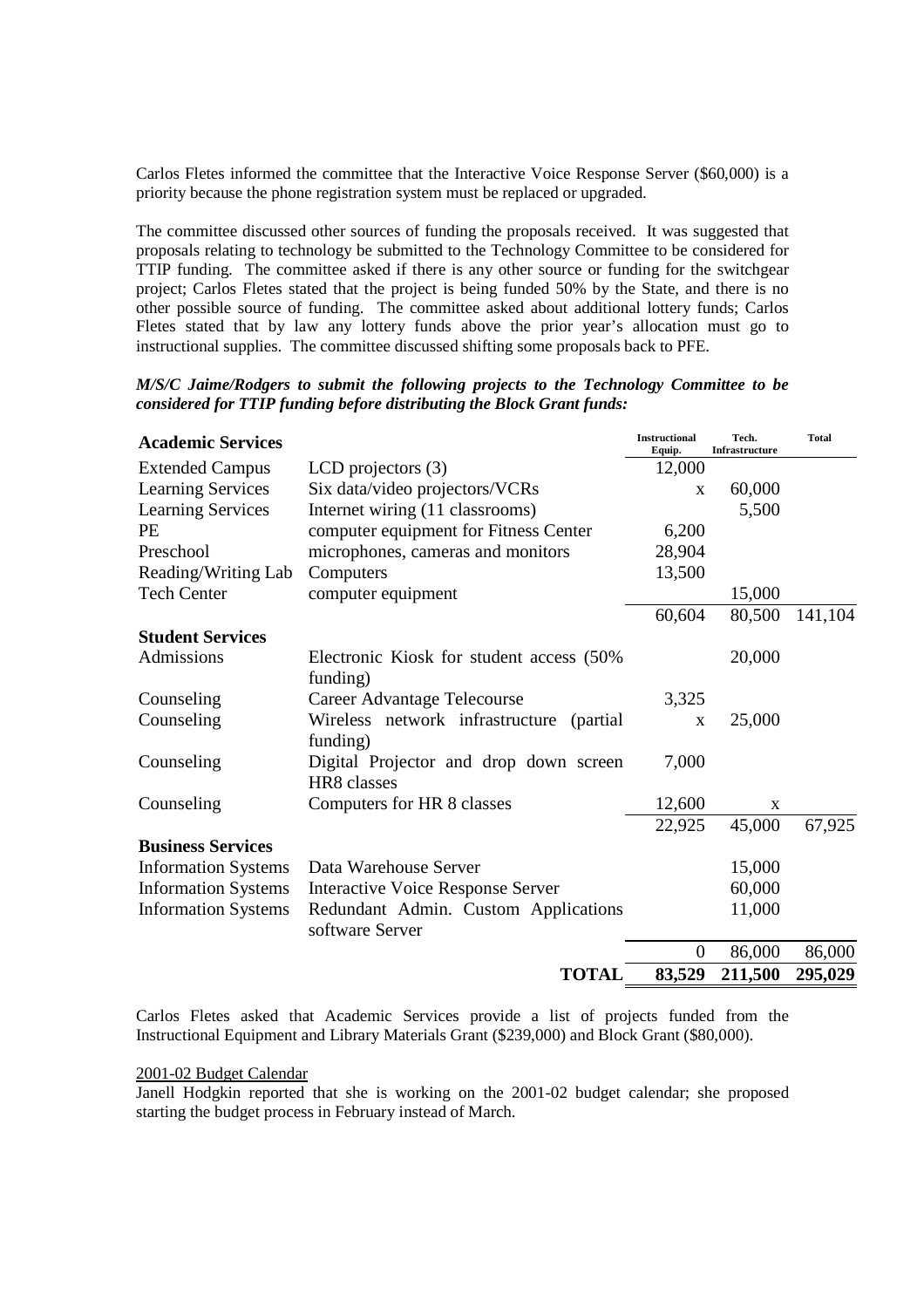Next Meeting: November 8, 2000 at 1:00 p.m. in the Board Room.

Meeting adjourned at 1:45 p.m.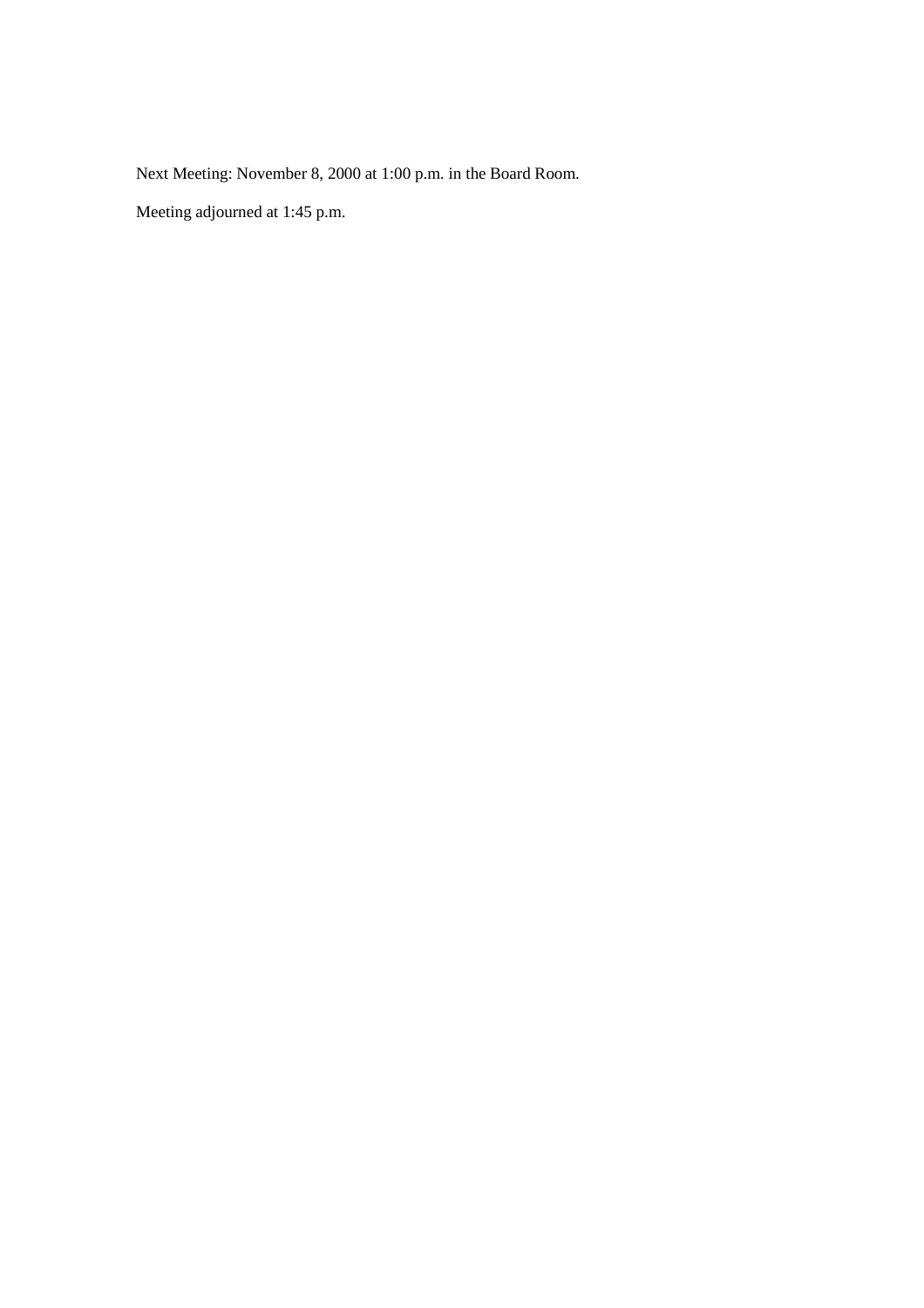**MINUTES** October 11, 2000

**PRESENT: ABSENT: VISITOR:**

Jose Julio Camargo, ASG

Janell Hodgkin Jeff Deyo Eric Jacobson Fred Fischer Victor Jaime **Eileen Ford** 

Carlos Fletes, Chair Maria Trejo Armando Ayala, ASG Jan Magno Richard Hann Greg Ponce John Hunt Valerie Rodgers Gonzalo Huerta Anna Vicuna Sandra Standiford

The regular meeting of the Planning and Budget Committee was called to order by Chairman Carlos Fletes at 1:00 p.m. on Wednesday, October 11, 2000 in the Board Room.

#### 2000-01 Budget

An analysis of the 4000 and 5000 codes was distributed to the committee as an information item. Carlos Fletes asked the committee to review the 4000 and 5000 codes to see if there are any areas of possible savings. Carlos Fletes reported that the reserve fund is down to \$180,000, and that there are no funds available for salary increases. It was the consensus of the committee that the budget requests in the 4000 and 5000 codes were justified at the time the budget was developed, and that it is not the committee's function to find money for raises.

#### *M/S/C Ponce/Camargo to take no action on the 4000 and 5000 code accounts***.**

#### Partnership for Excellence Funds

*M/S/C Rodgers/Jaime to fund the following positions from Partnership for Excellence funds: Programmer, Transfer Counselor, Reference Librarian, History Instructor, Psychology Instructor, ESL Instructor, Science Instructor, and Ag/Environmental Technology Instructor***.**

*M/S/C Jaime/Ponce to fund the following requests with Partnership for Excellence funds: Travel for Institutional Data Researcher (\$4,229), Work Study 25% match (\$20,000), Reading/Writing Lab Tutors (\$5,000), and Learning Center part-time tutors (\$10,000).*

It was the consensus of the committee that the request for funding of a PE Instructor/Fitness Center Coordinator be directed to the C&I Committee.

# Block Grant Proposals

The Block Grant proposals were collected. The Business Office will distribute a recap of the requests to the committee via e-mail prior to the next meeting.

## Sub Committee to Rewrite the PFE Plan

A sub committee consisting of Victor Jaime, Valerie Rodgers, Janell Hodgkin, Anna Vicuna, and one student was established to update the PFE plan. Victor Jaime will coordinate the sub committee.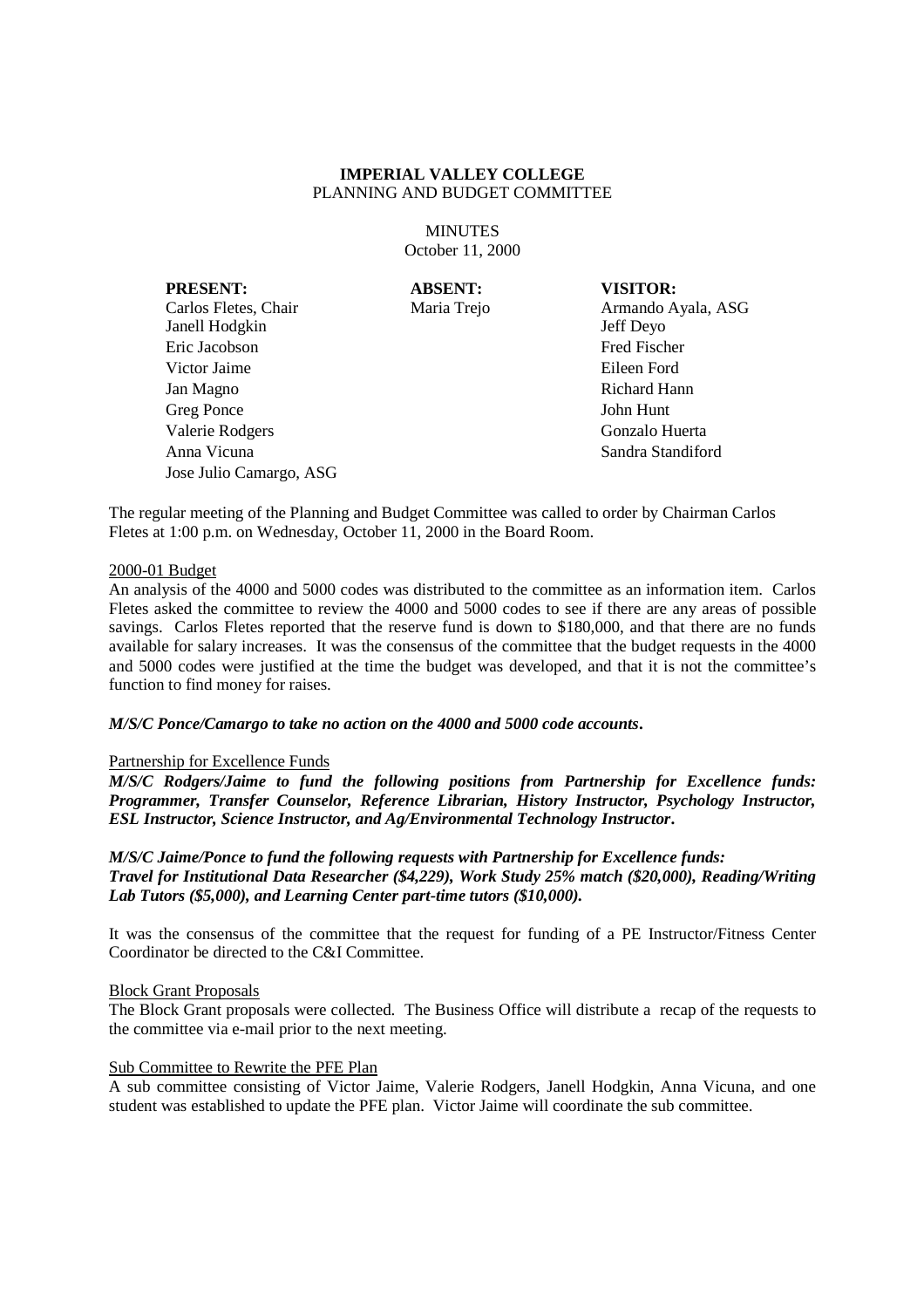# Proposal to Expand the Calexico External Center

John Hunt presented a proposal from External Campus to expand the Calexico center. The cost of remodeling two classrooms will be paid by the IVC Foundation. The annual cost of the additional space would be \$30,000 per year. The committee discussed whether there would be enough growth to offset the cost. John Hunt stated that it is anticipated that the additional FTES generated would exceed the cost of the lease.

## *M/S/C Ponce/Camargo to recommend to the Board of Trustees to approve the ongoing cost of the lease of additional space for Calexico External Campus.*

## Next Meeting

The committee will meet again in two weeks on Wednesday, October 25, 2000 at 1:00 p.m. **(Note: meeting was rescheduled for Tuesday, October 24, 2000 at 1:00 p.m.)**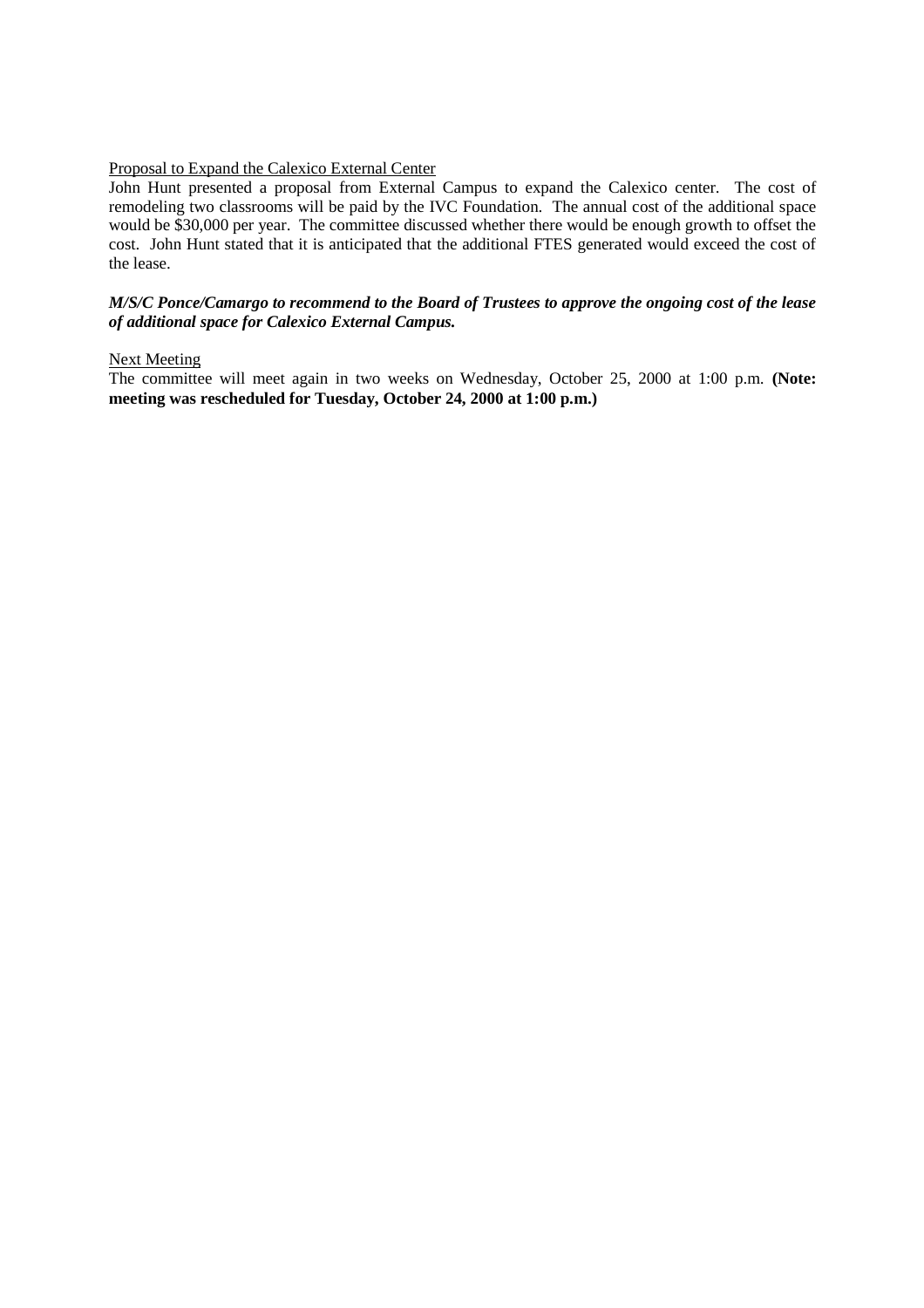#### **MINUTES** September 7, 2000

PRESENT: Carlos Fletes, Chair Janell Hodgkin Eric Jacobson Victor Jaime Jan Magno Greg Ponce Valerie Rodgers Anna Vicuna

ABSENT: Eileen Ford Maria Trejo student representative VISITOR: John Hunt Gonzalo Huerta

The special meeting of the Planning and Budget Committee was called to order by Chairman Carlos Fletes at 1:00 p.m. on Thursday, September 7, 2000 in the Board Room.

## Welcome New Member–Jan Magno

Carlos Fletes welcomed Jan Magno to the committee, she is the new chair of College Council (replacing Eileen Ford).

### 2000/01 Budget

Carlos Fletes and Janell Hodgkin presented information on the 2000/01 Budget that will be submitted to the Board of Trustees for approval at the September 13, 2000 board meeting. General fund and restricted fund monies will be indicated. The Block Grant funds are not in the budget yet, but will be shown in the income budget. The Instructional Grant monies will appear in the Instruction Office budget. PFE carryover items are being shown in the budget.

John Hunt asked about the funds for remodeling; Carlos Fletes recommend that block grant monies be used based on proposals (using either the \$80,000 allocation for each vice president or the \$249,000 remainder). *M/S/C Jacobson/Hodgkin to use Block Grant monies for major remodeling or special projects based upon proposals.*

The committee discussed the payment of items ordered last fiscal year, but paid this fiscal year. Carlos Fletes explained that items must be received by June 30, 2000 to be paid from the 1999/2000 budget. Unexpended district money goes back to the General Fund. Janell Hodgkin stated that the District needs to cut off ordering earlier, and departments need to plan their spending for earlier in the year. Val Rodgers stated that the committee should develop priorities tied to the Master Plan to eliminate money being left over at the end of the year. Carlos Fletes stated that cooperation is needed from departments to do their ordering early. Eric Jacobson suggested an *all users* message at the beginning of the year regarding ordering. It is too late at the end of the year because some items require a long lead time from vendors. Jan Magno stated that storage of items is also a problem. Carlos Fletes stated that the committee can recommend the purchase of a storage building, there is information in the self-study about the need for a storage building. Jan Magno suggested setting the deadline for purchasing at March 31. The committee suggested that the message be sent via e-mail and also in memo form.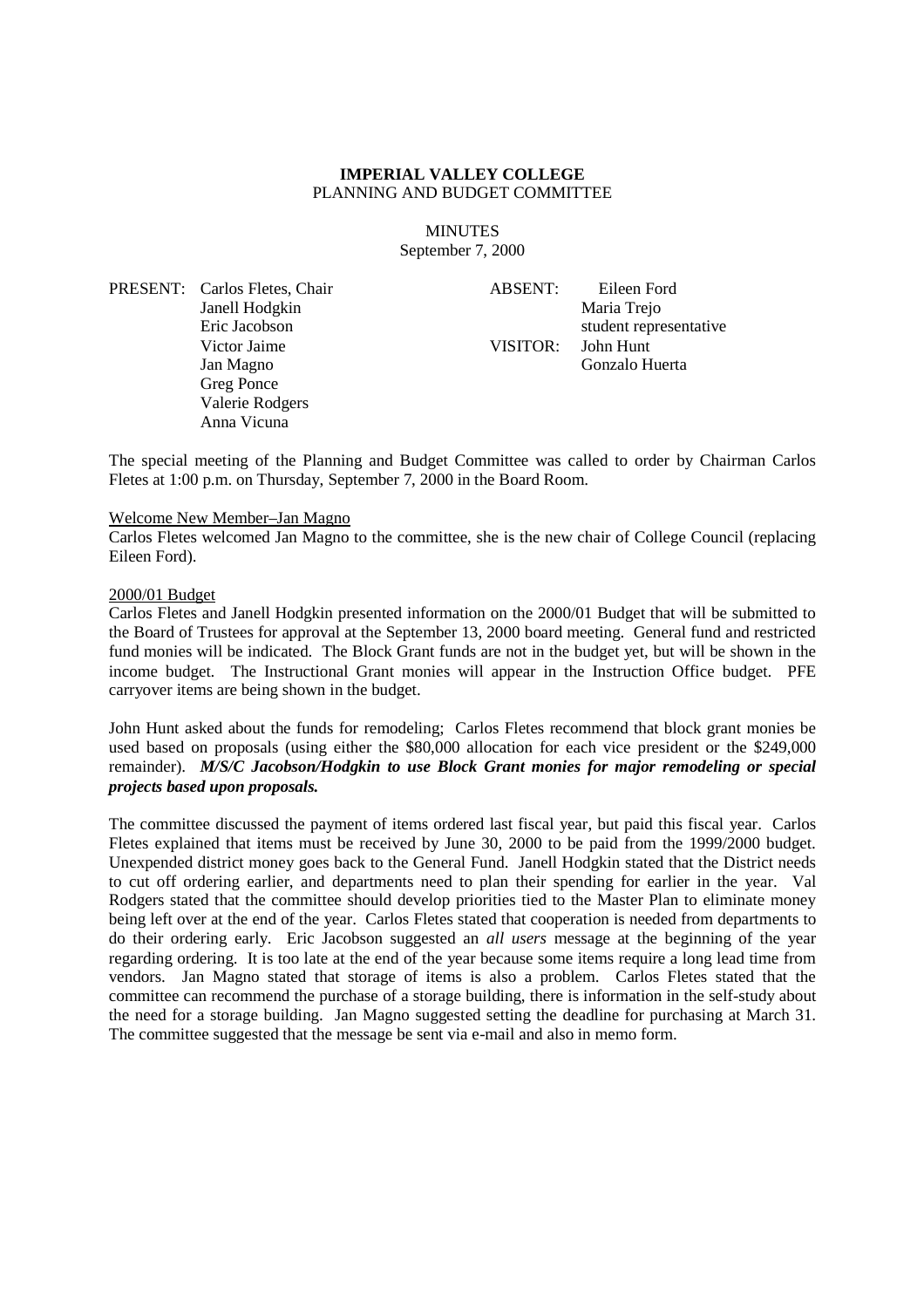#### 2000/01 PFE Proposals

The committee reviewed the PFE proposal list and removed items from consideration that could be funded from other sources (i.e. Block Grant, Instructional Materials Grant).

The Reading/Writing Lab (\$408,159) and supplies for the Institutional Researcher (\$1,250) were approved (August 28, 2000 meeting). The proposals remaining for funding consideration are:

| 25% match Financial Aid Work study     | \$20,000 |
|----------------------------------------|----------|
| <b>Full time Transfer Counselor</b>    | 63,350   |
| Full time Programmer                   | 55,000   |
| <b>Institutional Researcher-Travel</b> | 4.229    |
| Reference Librarian                    | 50,000   |

A new proposal for teaching faculty was submitted (\$60,000 per approved teacher). It was noted that teachers would be hired for the Spring semester, if approved. Jan Magno asked about using PFE funds to hire classified staff; there is need for staffing at night in Admissions and Financial Aid. Carlos Fletes stated that a proposal can be submitted, he has already turned in a proposal for a classified programmer.

The salaries of the Clerical Support for the Institutional Planner (\$35,000) and the Curriculum Developer (\$70,000) were removed from the PFE funds already allocated; increasing the money available for funding proposals by \$105,000.

Valerie Rodgers suggested that the funding for the Instructional Coordinator for External Campus be reevaluated in relation to the need for teachers. Eric Jacobson stated that the position arose from the original PFE plan, it was not submitted by the division chairs. The positions of Institutional Planner and External Campus Coordinator did not go through the Academic Senate or C&I committee; the PFE process has changed since that time.

## *M/S/C Rodgers/Jaime to recommend to the C&I committee that the Instructional Coordinator position be re-evaluated and consideration be given to funding teaching faculty. The funding for the Instructional Coordinator (\$48,000) will be frozen pending action by C&I.*

Valerie Rodgers suggested revisiting the 2000-01 faculty hire list approved by C&I in view of PFE triggers. Jan Magno suggested having two different hiring lists, one for the institution and one for PFE funding.

John Hunt stated that although C&I generated the list for institutional hiring, C&I decided to use the list to prioritize PFE funded positions also. Eric Jacobson asked how many positions could be funded; Carlos Fletes stated that there is funding for five positions if hired for the Spring semester.

The committee discussed the College's lack of growth (FTES). Some committee members expressed the need for the College to invest in growth, while others were concerned about committing money long-term to salaries in the absence of growth. Victor Jaime stated that teachers are needed to attract additional FTES, but the College also needs to look at the scheduling of classes .

The committee discussed the need for faculty offices. Valerie Rodgers suggested remodeling the 1600 building into faculty offices and classrooms when the Reading/Writing lab is relocated. Carlos Fletes informed the committee that additional room is needed for expansion by Information Systems and that classroom 905 is the logical choice since it connects through an existing door.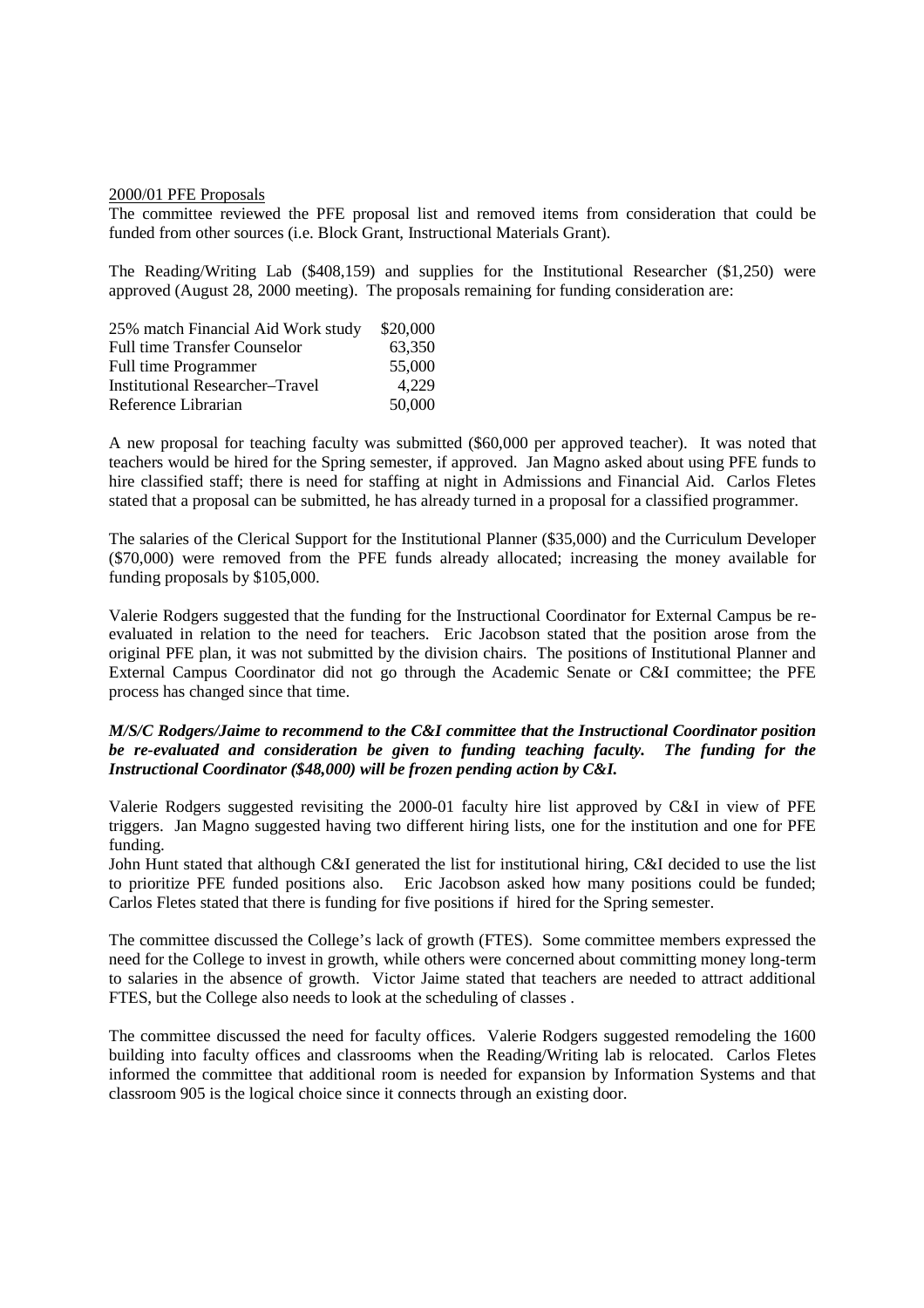Carlos Fletes discussed his proposal for an additional programmer –he noted that the needs of the college have changed and that additional support staff is necessary. He proposed assigning one programmer to each vice president's area.

# Block Grant

Carlos Fletes reminded the committee that proposals are due October 11. Each vice president will prioritize the requests for his area.

The committee agreed to skip the regular meeting scheduled for September 13, 2000. The next regular committee meeting will be October 11, 2000.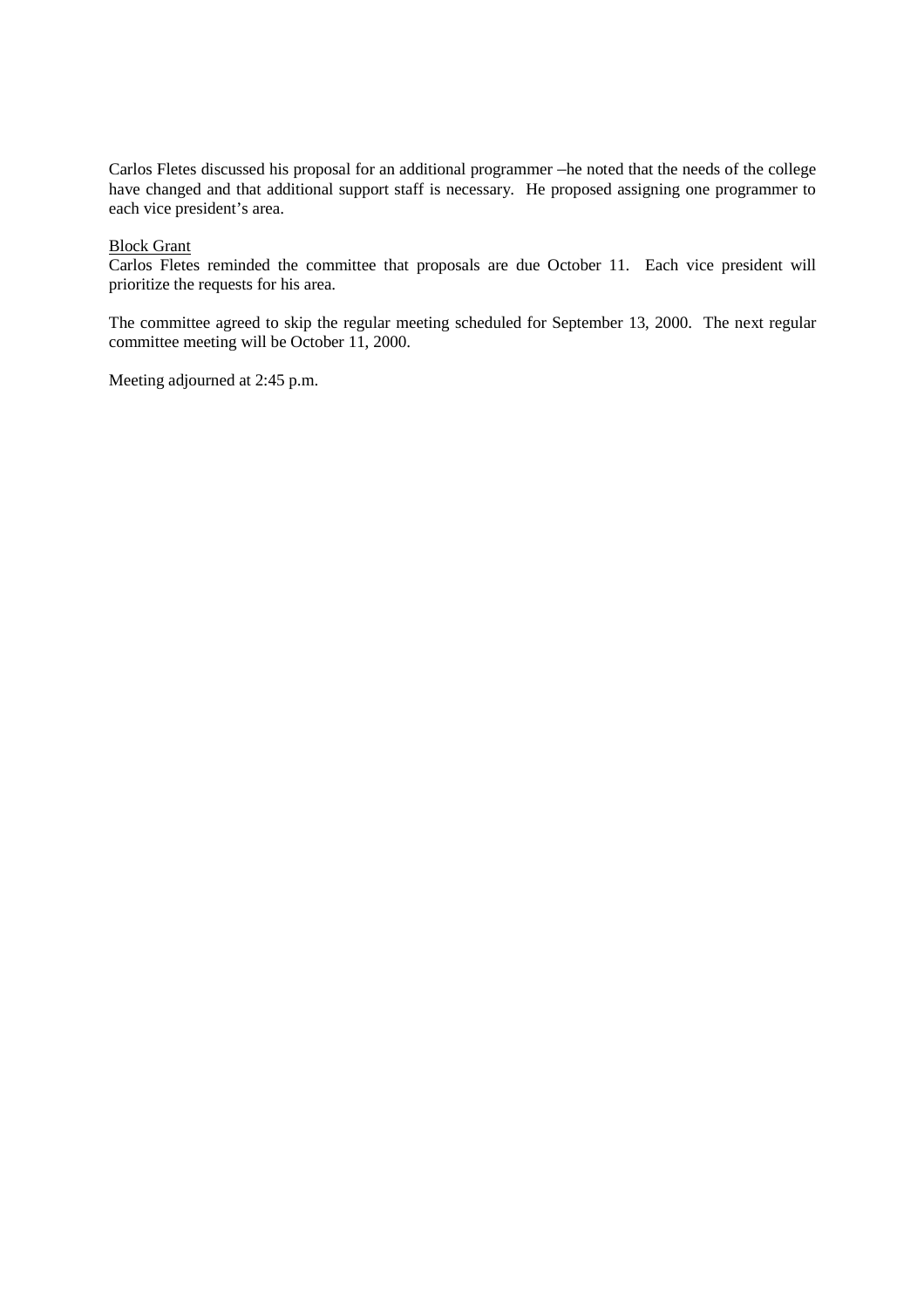**MINUTES** August 28, 2000

PRESENT: Carlos Fletes, Chair Eileen Ford Janell Hodgkin Eric Jacobson Victor Jaime Greg Ponce Valerie Rodgers Maria Trejo Anna Vicuna

ABSENT: student representative VISITOR: Mary Kay Borchard Fred Fischer John Hunt Gonzalo Huerta Jan Magno

The special meeting of the Planning and Budget Committee was called to order by Chairman Carlos Fletes at 1:00 p.m. on Monday, August 28, 2000 in the Board Room. The meeting is a continuation of the August 16, 2000 meeting.

#### **Lottery**

Carlos Fletes presented information from the Chancellor's Office regarding lottery funds; any increase in funding from last year's allocation must be spent on instructional materials. Janell Hodgkin distributed a handout showing a summary of Lottery fund allocations for 1999/2000 (before year-end adjustments). It was noted that not all departments spend their funds in full.

#### 2000/01 Block Grant

The *2000/01 Block Grant Guidelines, Allocation and Certification* form was distributed to the committee. Carlos Fletes informed the committee that there was a large increase in the amount of onetime monies (\$53,000 to \$489,000) because scheduled maintenance, special repairs, hazardous substances abatement and architectural barrier removal were added as allowable expenditures. There is no district match required for the one-time monies.

Mr. Fletes stated that he is open for suggestions for the allocation of the \$489,000. It was the consensus of the committee the same process be used as for PFE requests for funding. Requests should be prioritized by each vice president.

The \$239,000 in ongoing Block Grant monies (25% district match required) will be allocated within the instructional divisions. Janell Hodgkin distributed a summary of the 1999/2000 instructional equipment and library materials allocations by department. It was noted that some departments have funds remaining.

Eric Jacobson proposed getting needed equipment with Block Grant money and using PFE money for hiring faculty. Victor Jaime stated that a strategic plan is needed whereby instructors are hired to meet the need for specific courses that are in demand so that the College can generate some growth. He informed the committee that the College will begin partnering with high school in order to offer core classes. Additional FTE would pay for an instructor. Jan Magno noted that two years in a row, the College has not grown. Carlos Fletes noted that four new instructors have been hired and FTES is still declining. Valerie Rodgers stated that the new teachers are not teaching the amount of overload that the veteran teachers who retired were able to. Janell Hodgkin stated that it is costing more to serve fewer students; the committee needs to look at the cost of doing business taking into account the fact that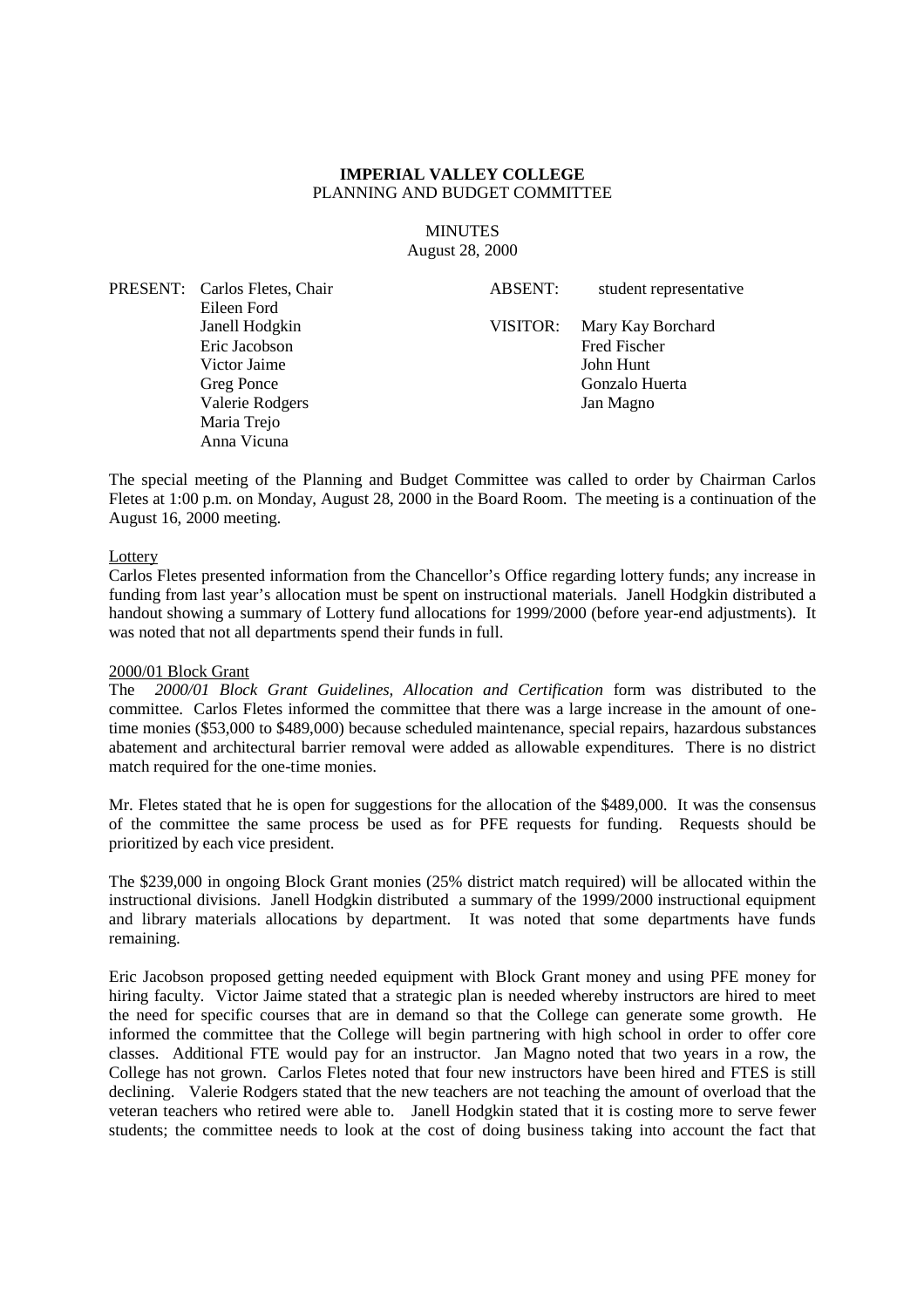attendance is down and costs are up. In addition, there is a lot of money available, but it is being hoarded. The committee discussed offering classes in the afternoon, the availability of classrooms, and the reasons students are enrolled but have no classes (approximately 900).

Eric Jacobson stated that he would not support ancillary projects over the hiring of teachers; priority should be given to hiring teachers. Carlos Fletes stated that teachers cannot be hired with block grant funds, nor can they be used to buy a building for the reading/writing lab. Janell Hodgkin stated that PFE is being used mostly for salaries now, with the exception of the book loan.

# *M/S/C Ponce/Rodgers to allocate Block Grant one time monies \$80,000 to each of the three vice presidents and the remainder (\$249,311)to be allocated through the proposal process; deadline for proposals will be October 11, 2000. Funds must be expended by January 16, 2001. (NO vote: Eric Jacobson)*

The committee clarified that the \$239,763 in ongoing funds will be allocated within the instruction area only. Proposals will be accepted for the \$249,311 AND for the \$80,000 allocation under the control of each vice president. It was the consensus of the committee that projects that affect the entire campus should have priority. Carlos Fletes stated that the expenditure plan is due to the State by November 1, 2000.

# *M/S/C Jaime/Rodgers to charge the committee with addressing the shortage of teachers.*

# Partnership for Excellence

Janell Hodgkin distributed a summary of the projected cost of carry over items (\$914,800) and information on the amount of PFE funds that are available for allocation (\$635,431). She suggested that money be allocated to the Institutional Data Researcher for operating expenses. The committee discussed re-evaluating the need for clerical support for the Institutional Data Researcher. John Hunt informed the committee that the Curriculum Developer position is on the agenda for the division chairs' meeting; if they decide they would rather hire an instructor with the money, he will bring that information back to the committee. It was the consensus of the committee that a request for funding form will be needed in order to update the plan if it is decided to request funds for hiring instructors. Carlos Fletes stated that a deadline for expending funds should be applied to PFE funds. Janell Hodgkin stated that unused salaries should also be reallocated. Copies of the requests for PFE funding were distributed; the committee agreed to review the proposals and take action at its next meeting on Tuesday, September 5.

# *M/S/C Jaime/Hodgkin to fund the purchase of the modular building for the Reading/Writing lab (\$408,159) and to allocate \$1,250 for operating expenses for the Institutional Researcher.*

# 2000/01 Budget

Janell Hodgkin presented information on the cost of restoring the 4000 and 5000 codes, and an analysis of the 4000 and 5000 codes. She confirmed that the three vice presidents no longer have individual contingency accounts, the only reserve is the District contingency fund of \$255,000.

The next meeting will be Tuesday, September 5, 2000 at 1:00 p.m. in the Board Room.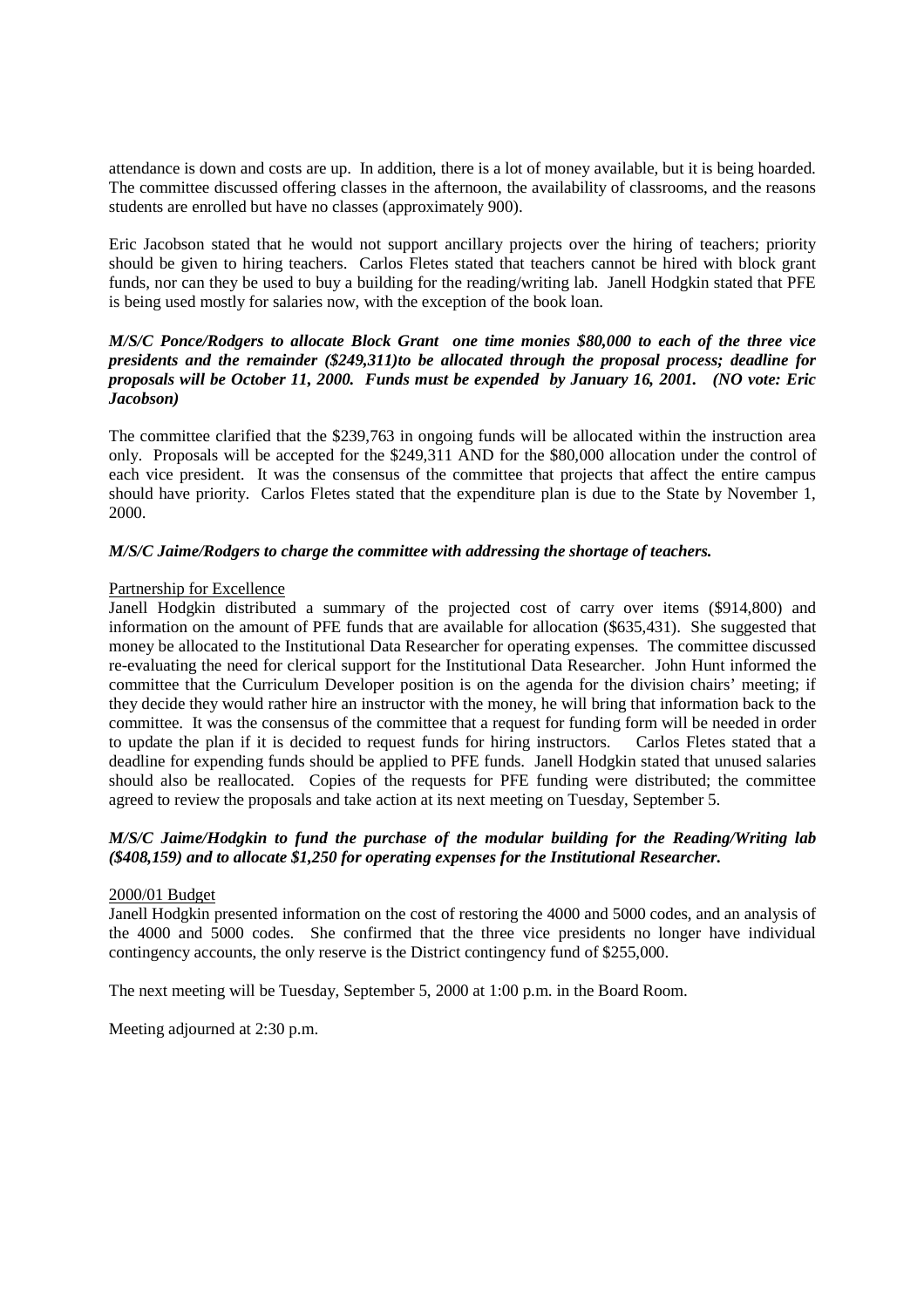### **MINUTES** August 16, 2000

PRESENT: Carlos Fletes, Chair Eileen Ford Janell Hodgkin Eric Jacobson Victor Jaime Greg Ponce Valerie Rodgers Maria Trejo Anna Vicuna

ABSENT: student representative

VISITOR: John Hunt Gonzalo Huerta Jan Magno

The monthly meeting of the Planning and Budget Committee was called to order by Chairman Carlos Fletes at 1:00 p.m. on Wednesday, August 16, 2000 in the Board Room.

#### Approval of Minutes

M/S/C Jacobson/Jaime to approve the minutes of the July 12, 2000 meeting.

#### Classified Members

Carlos Fletes welcomed the two new classified members, Anna Vicuna and Maria Trejo.

#### 2000-01 Budget

Janell Hodgkin distributed a worksheet showing the 1999/2000 actuals (based on most recent information), original 2000/01 budget requests, and the 2000/01 tentative budget amounts. The worksheet is an overall picture of the current budget. In order to present a balanced budget, the actual expenditures as of May 31 were used for guidance in allocating funds for 2000/01. The remaining funds (including monies for remodeling, consultants and overtime and extra help) were distributed 25% to general contingency, 25% to Instruction, 25% to Student Services and 25% to Business Services. Requests for additional funds were to be approved by area vice presidents from their contingency funds.

Carlos Fletes informed the committee that the additional 1% COLA will enable the district to balance the budget with current revenues. However, the State inflated the projected tax revenue when the 1% COLA was given, making it look like there was more local revenue. If the local taxes don't come in as projected, the State will have to make up the shortfall. The increase in revenue shows up in local *revenue* in the budget.

The committee discussed restoring monies to the 4000 and 5000 account codes. It was the consensus of the committee to restore the 4000 and 5000 accounts. *M/S/C Jacobson/Ford to restore the 4000 and 5000 accounts to all departments.* Janell Hodgkin will provide a listing of the revised budgets to each vice president to sign off on.

Carlos Fletes stated that the committee needs to meet the following week (Monday, August 28) in order to discuss final modifications before the budget is printed.

Summary of Budget Workshop/Categorical Funds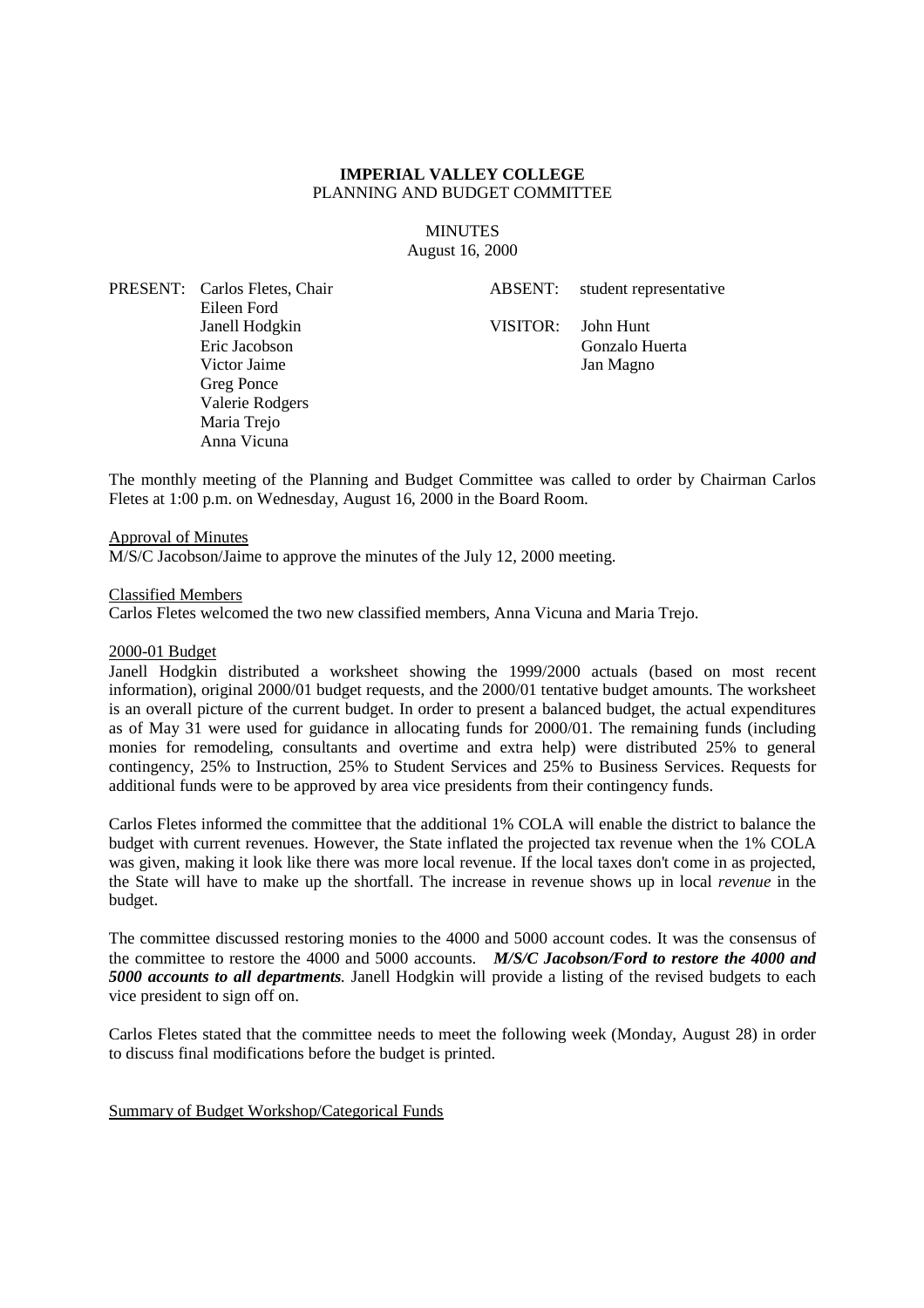Janell Hodgkin reported that the emphasis at the State budget workshop was the importance of spending PFE funds, and not carrying them over. The state legislature is interested in funding programs with specific outcomes. When funds are carried over, it looks like the projects are not essential. There will be additional funds coming in from the Block Grant and Partnership for Excellence. There will be a big increase in the Block Grant because there is a broadening of the areas it can be spent. Scheduled maintenance and special repairs have been added to the expenditure categories. Last year the College received \$50,000, this year there will be \$489,311 in one-time money. The preliminary allocation for TTIP will cover the connectivity charges, however, there will be more information on TTIP the first week of September.

## Partnership for Excellence

PFE funding for 2000/01 is \$1,481,807, the amount of funds committed to ongoing projects if \$899,300. Because of the approximately \$500,000 "cushion," the committee discussed funding the building for the Reading/Writing lab outright, as well as funding additional proposals. Victor Jaime stated that there is an acute need for additional programmers; Carlos Fletes stated that he is presenting a proposal for programmers. Jan Magno expressed concern that if all the PFE money is spent on staff, there will not be any "wiggle room." Also, PFE is based on FTES, and currently the College is not experiencing any growth.

Eileen Ford asked to consider allocating funds for landscaping at the Library. It was the consensus of the committee that District funds should be used for this project. *M/S/C Ford/Rodgers to pay for landscaping at the Library from District funds.*

The next meeting will be Monday, August 28, 2000 at 1:00 p.m.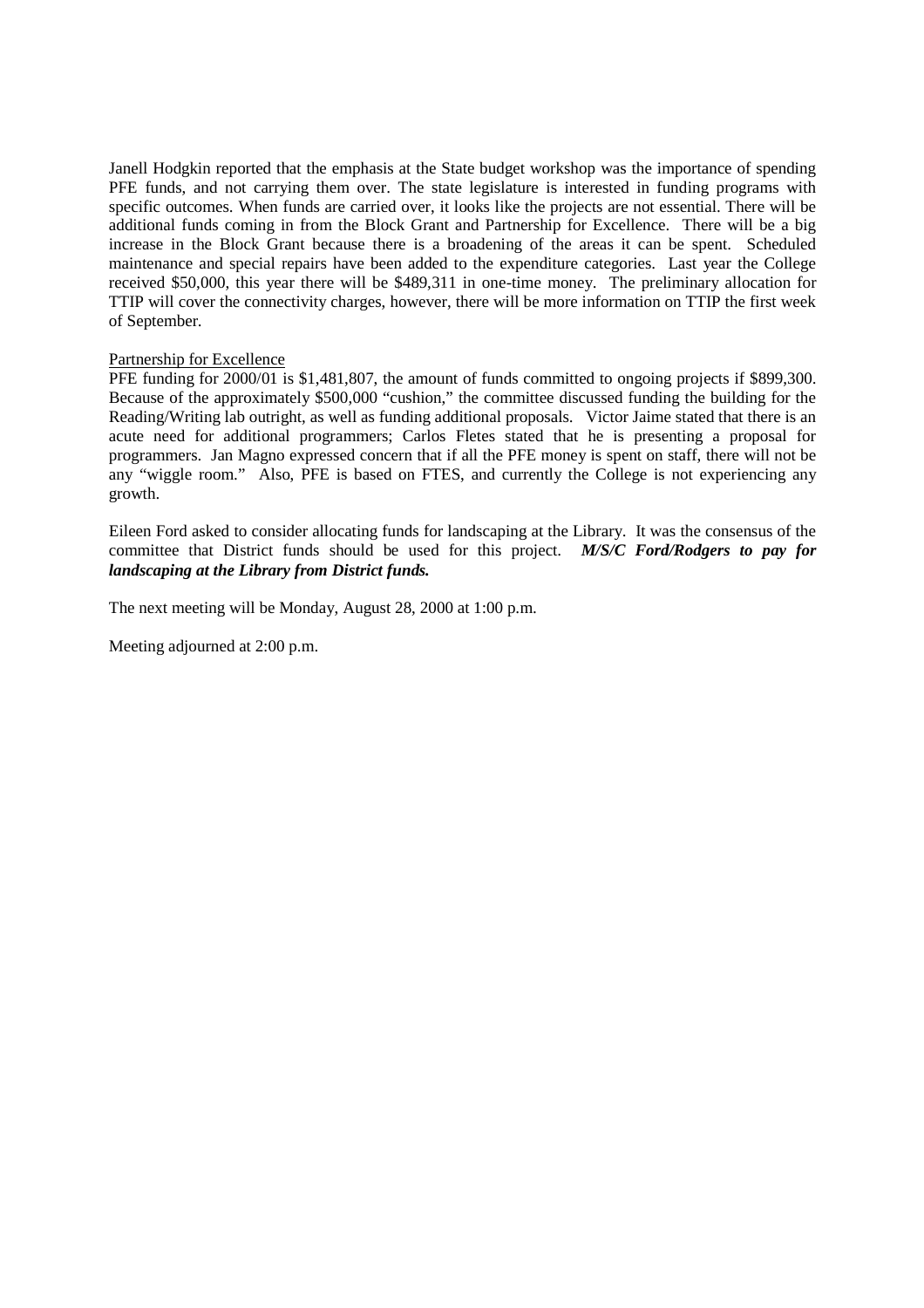#### **MINUTES** July 12, 2000

PRESENT: Carlos Fletes, Chair Eileen Ford Janell Hodgkin Eric Jacobson Victor Jaime

ABSENT: Greg Ponce Valerie Rodgers student representative classified representatives (vacant)

VISITOR: John Hunt Gonzalo Huerta

Jan Magno

The monthly meeting of the Planning and Budget Committee was called to order by Chairman Carlos Fletes at 1:00 p.m. on Wednesday, July 12, 2000 in the Board Room.

## Approval of Minutes

M/S/C Jaime/Ford to approve the minutes of the June 14, 2000 meeting.

## 2000-01 Budget–New Information

Carlos Fletes reported that the budget outlook is good and the College will receive final information at the state budget workshop that will be held the first week in August and then budget augmentations can be made.

Eileen Ford asked about restoring monies to the 4000 and 5000 object codes now, as the Library needs funds for daily operation. Eric Jacobson reported that the Public Safety staff has been added to the Behavioral Science division and extra funds will be needed. Janell Hodgkin stated that she will prepare an estimate of the cost of restoring 4000 and 5000 objects codes and will e-mail it to the committee members.

Carlos Fletes stated that direction is needed from the committee regarding allocation of the additional COLA. Victor Jaime stated that the 75/15/10% split seems to work for distribution of additional funds.

Mr. Fletes also reported that FTES are down, but the effect will be deferred because IVC is in the second year of the three year adjustment period.

#### Partnership for Excellence

The committee discussed the lease purchase of a reading/writing lab, and the consensus was the 3-year lease purchase was preferred. The modular building can be delivered by December and the lab can be operational by Fall 2001. The first payment would occur in FY 2000/01. There will be enough PFE funds for the lab and additional proposals. Eileen Ford suggested that the original PFE proposals be funded before additional proposals are solicited.

#### Governmental Relations Services

Carlos Fletes informed the committee that the College did not get funded for a new Library because the capacity load ratios are too high if a new Library is constructed, and the State will not fund the remodeling of the existing Library into classroom or lab space. The state would only fund adding square footage to the existing Library.